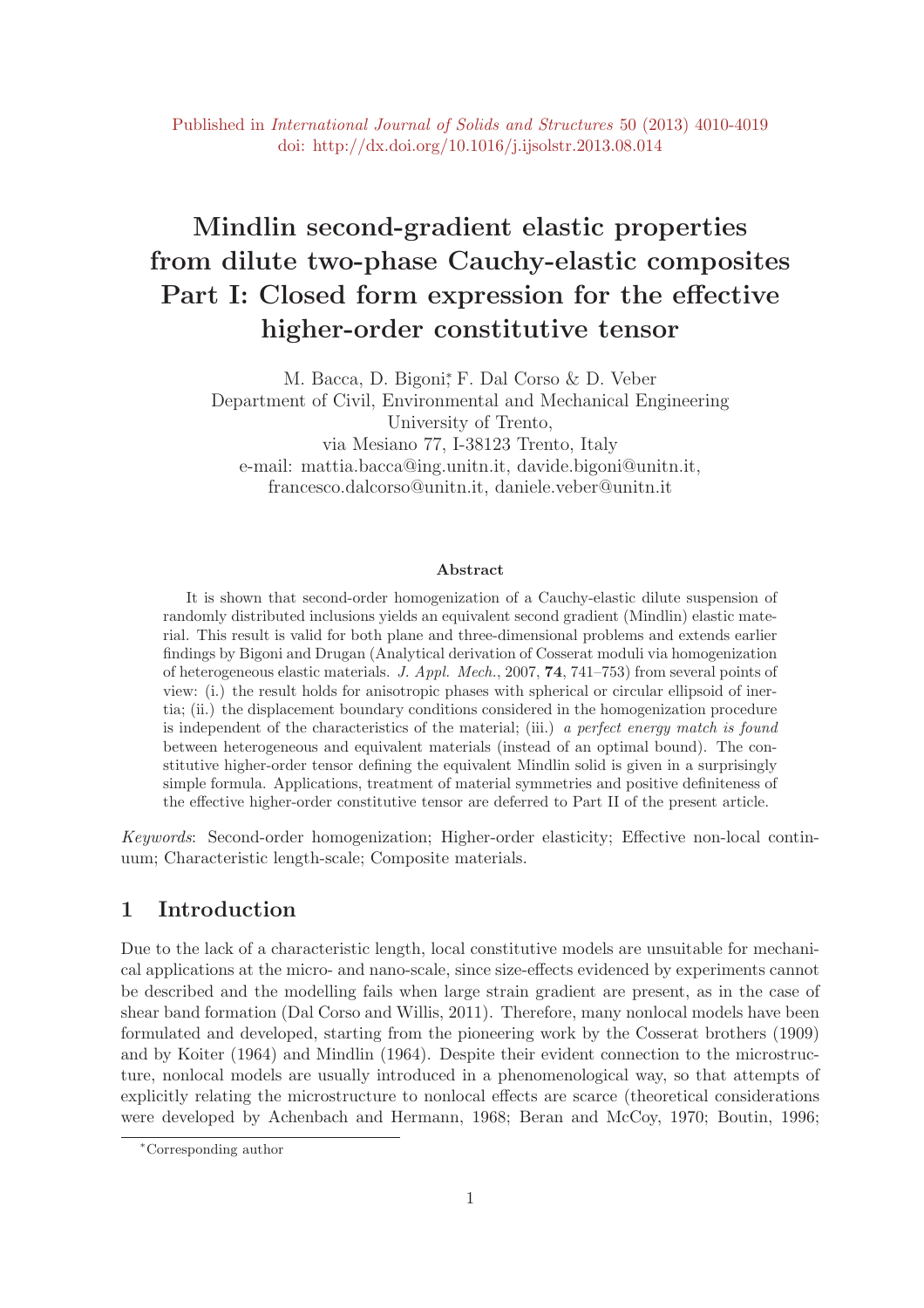Dal Corso and Deseri, 2013; Forest and Trinh, 2011; Li, 2011; Pideri and Seppecher, 1997; Wang and Stronge, 1999; numerical approaches were given by Auffray et al. 2010; Forest, 1998; Ostoja-Starzewski et al. 1999; Bouyge et al. 2001; experiments were provided by Anderson and Lakes, 1994; Buechner and Lakes, 2003; Lakes, 1986; Gauthier, 1982).

Bigoni and Drugan (2007) have provided a technique to identify Cosserat constants from homogenization of a heterogeneous Cauchy elastic solid. Their approach shows how a nonlocal material can be realized starting from a 'usual' Cauchy elastic composite and opens the way to the practical realization of nonlocal materials. Their methodology has two important limitations, namely, that  $(i)$  the obtained characteristic lengths for the Cosserat material do not allow a complete match of the elastic energies between the Cauchy heterogeneous and the Cosserat homogeneous materials, but minimize the energy difference between these two, and (ii.) that the homogenization is performed by imposing boundary displacements on the RVE and on the equivalent material depending on the Poisson's ratio of the material (so that the boundary conditions considered are not exactly equal). These two limitations are overcome in the present article, by using a higher-order 'Mindlin' nonlocal elastic material which provides a perfect match between the elastic energies of a dilute suspension of Cauchy-elastic inclusions (randomly distributed in a Cauchy-elastic matrix) and a homogeneous non-local elastic material, obtained through application of the same displacement field at the boundary. Moreover, although our results remain confined to the dilute assumption, we also generalize Bigoni and Drugan (2007) by relaxing (iii.) the restriction of isotropy and (iv.) the shape of the inclusions, which may now have a generic form (though subject to certain geometrical restrictions to be detailed later).

Description of the proposed identification procedure of the Mindlin elastic constants and the relative closed-form formulae are reported in this article, while a discussion about positivedefiniteness, material symmetries and applications to explicit cases are deferred to Part II.

## 2 Preliminaries on Second-Gradient Elasticity (SGE)

The equations are briefly introduced governing the equilibrium of the second-gradient elastic  $(SGE)$  solid proposed by Mindlin and Eshel  $(1968)^1$  that will be employed in the homogenization procedure.

Considering a quasi-static deformation process, defined by the displacement field  $\boldsymbol{u}$  (function of the position  $x$ ), the primary kinematical quantities of the SGE are defined as

$$
\varepsilon_{ij} = \frac{u_{i,j} + u_{j,i}}{2}, \qquad \chi_{ijk} = u_{k,ij}, \tag{1}
$$

where a comma denotes differentiation, the indices range between 1 and  $N$  (equal to 2 or 3, depending on the space dimensions of the problem considered), and  $\varepsilon$  and  $\chi$  are the (secondorder) strain and the (third-order) curvature tensor fields, respectively, satisfying the following symmetry properties

$$
\varepsilon_{ij} = \varepsilon_{ji}, \qquad \chi_{ijk} = \chi_{jik}.
$$

Defining the statical entities Cauchy stress  $\sigma_{ij} = \sigma_{ji}$  and double stress  $\tau_{ijk} = \tau_{jik}$ , respectively work-conjugate to the kinematical entities  $\varepsilon$  and  $\chi$ , eqn (1), the principle of virtual work can be written for a solid occupying a domain  $\Omega$ , with boundary  $\partial\Omega$  and set of edges Γ, in the

<sup>&</sup>lt;sup>1</sup>Note that the linear elastic second-gradient (of the displacement) model is fully equivalent to the linear elastic first-gradient (of the strain) model (Mindlin and Eshel; 1968).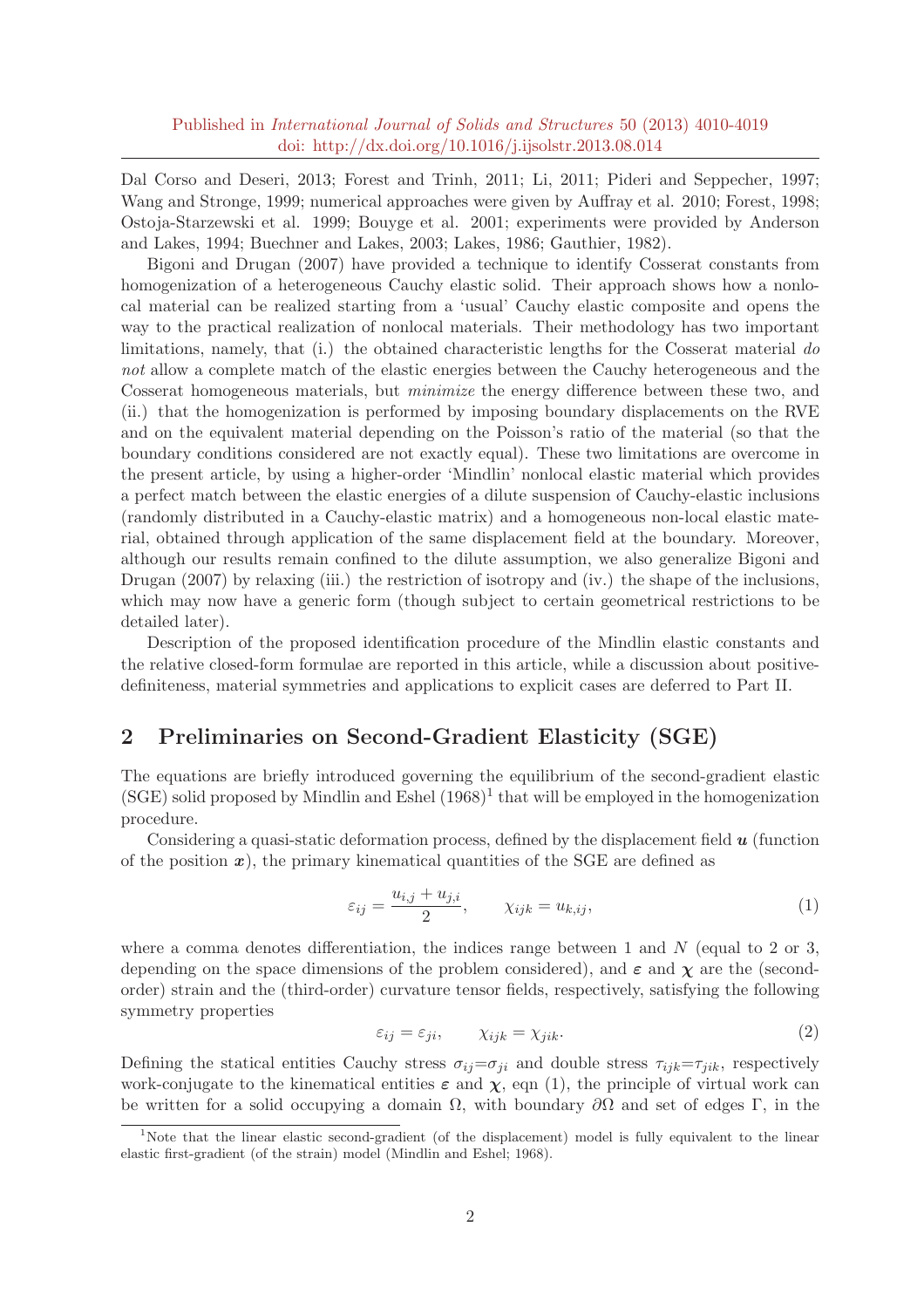absence of body-force as

$$
\int_{\Omega} (\sigma_{ij}\delta\varepsilon_{ij} + \tau_{ijk}\delta\chi_{ijk}) = \int_{\partial\Omega} (t_i\delta u_i + T_i D\delta u_i) + \int_{\Gamma} \Theta_i \delta u_i,\tag{3}
$$

where repeated indices are summed, t represents the surface traction (work-conjugate to  $u$ ). while T and  $\Theta$  denote the generalized tractions on the surface  $\partial\Omega$  and along the set of edges Γ (work-conjugate respectively to Du and u), and  $D = n_l \partial_l$  represents the derivative along the outward normal direction to the boundary n (only on  $\partial\Omega$  but not on Γ). Through integration by parts, the equilibrium conditions, holding for points within the body  $\Omega$ , can be obtained as

$$
\partial_j \left( \sigma_{jk} - \partial_i \tau_{ijk} \right) = 0, \qquad \text{in } \Omega,
$$
\n<sup>(4)</sup>

while for points on the boundary  $\partial\Omega_p$  and along the set of edges  $\Gamma_p$ , (where statical conditions are prescribed in terms of  $t, T$  and  $\Theta$ ) as

$$
\begin{cases} n_j \sigma_{jk} - n_i n_j D \tau_{ijk} - 2n_j D_i \tau_{ijk} + (n_i n_j D_l n_l - D_j n_i) \tau_{ijk} = t_k, \\ n_i n_j \tau_{ijk} = T_k, \end{cases}
$$
 on  $\partial \Omega_p$ , (5)

and

$$
[[e_{mlj}n_i s_m n_l \tau_{ijk}]] = \Theta_k, \qquad \text{on } \Gamma_p,\tag{6}
$$

where  $e_{mlj}$  is the Ricci 'permutation' tensor,  $D_j = (\delta_{jl} - n_j n_l) \partial_l$ , s is the unit vector tangent to  $\Gamma$  and  $\lbrack\lbrack\cdot\rbrack\rbrack$  represents the jump of the enclosed quantity, computed with the normals  $n$  defined on the surfaces intersecting at the edge  $\Gamma$ . Finally, kinematical conditions<sup>2</sup> are prescribed for points on the remaining boundary  $\partial\Omega_u \equiv \partial\Omega \backslash \partial\Omega_p$  as

$$
\begin{cases}\n u_i = \overline{u}_i, \\
 Du_i = \overline{Du}_i,\n\end{cases}\n\text{ on } \partial\Omega_u.
$$
\n(7)

Introducing the strain energy density  $w^{SGE} = w^{SGE}(\varepsilon, \chi)$ , the  $\sigma$  and  $\tau$  fields can be obtained as

$$
\sigma_{ij} = \frac{\partial w^{SGE}}{\partial \varepsilon_{ij}}, \qquad \tau_{ijk} = \frac{\partial w^{SGE}}{\partial \chi_{ijk}}, \tag{8}
$$

so that, restricting attention to centrosymmetric materials within a linear theory<sup>3</sup>, it follows that

$$
w^{SGE}(\varepsilon, \chi) = \underbrace{\frac{1}{2} \mathbf{C}_{ijhk} \varepsilon_{ij} \varepsilon_{hk}}_{w^{SGE, L}(\varepsilon)} + \underbrace{\frac{1}{2} \mathbf{A}_{ijklmn} \chi_{ijk} \chi_{lmn}}_{w^{SGE, NL}(\chi)},
$$
(9)

where **C** and **A** are the local (fourth-order) and non-local (sixth-order) constitutive tensors, each generating respectively a strain energy density contribution, say 'local',  $w^{SGE,L}$  (corresponding to the energy stored in a Cauchy material,  $w^{SGE,L} = w^C$  and 'non-local',  $w^{SGE,NL}$ . Therefore, the linear constitutive equations for the stress and double stress quantities are obtained as

$$
\sigma_{ij} = \mathbf{C}_{ijhk} \varepsilon_{hk}, \qquad \tau_{ijk} = \mathbf{A}_{ijklmn} \chi_{lmn}, \tag{10}
$$

<sup>&</sup>lt;sup>2</sup>In the proposed homogenization procedure only kinematical boundary conditions will be imposed  $(\partial\Omega_p \equiv \emptyset, \mathcal{O})$ so that  $\partial\Omega_u \equiv \partial\Omega$ ).

<sup>3</sup>Centrosymmetry is coherent with the fact that the elastic energies at first- and at second- order are decoupled under the geometrical assumptions that will be introduced in Section 3.1.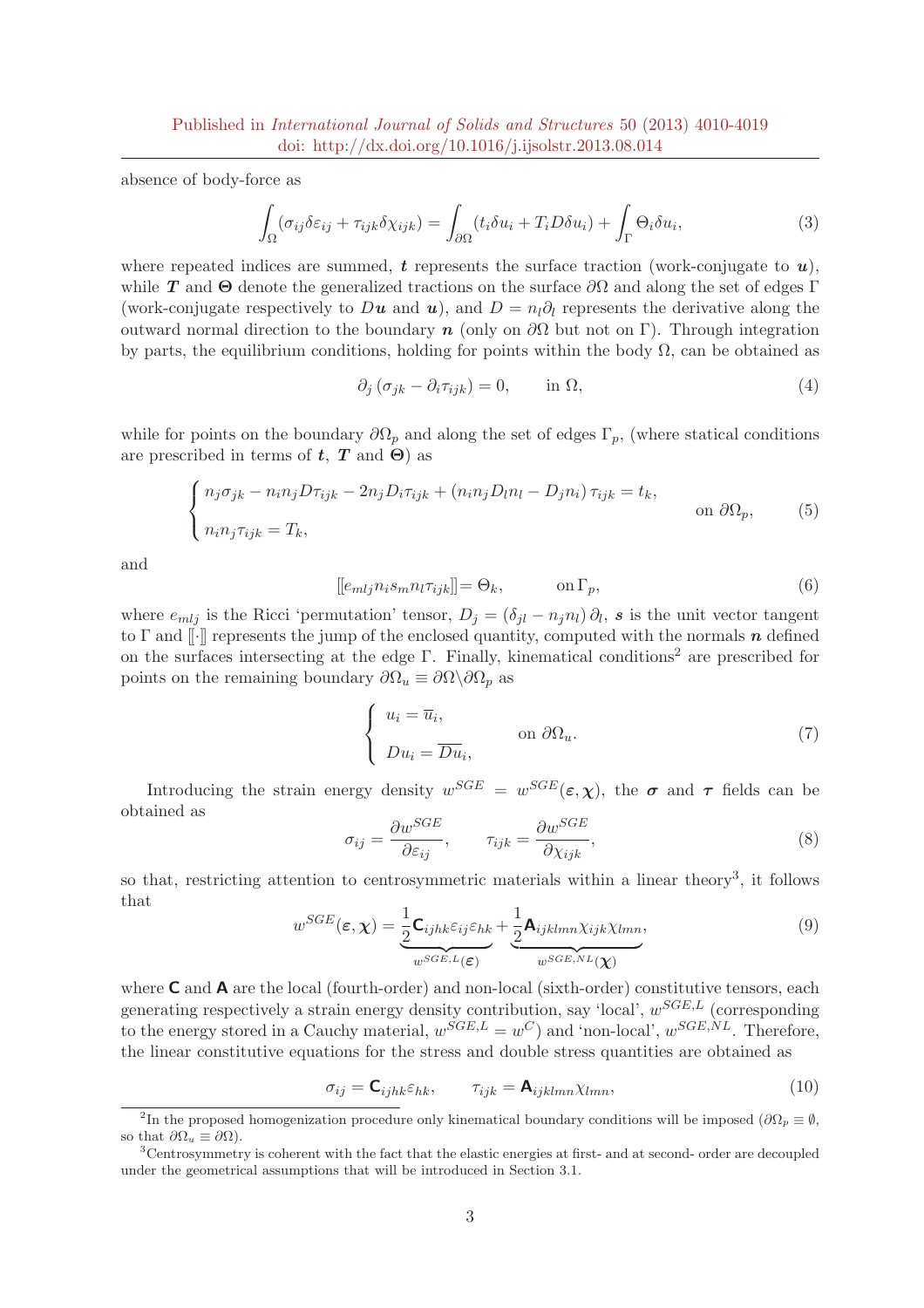which, from eqns  $(1)$  and  $(8)$ , have the following symmetries

$$
\mathbf{C}_{ijhk} = \mathbf{C}_{jihk} = \mathbf{C}_{ijkh} = \mathbf{C}_{hkij}, \qquad \mathbf{A}_{ijklmn} = \mathbf{A}_{jiklmn} = \mathbf{A}_{ijkmln} = \mathbf{A}_{lmnijk}.
$$
 (11)

In the case of isotropic response, the constitutive elastic tensors  $C$  and  $A$  can be written in the following form

$$
\mathbf{C}_{ijhk} = \lambda \delta_{ij} \delta_{hk} + \mu (\delta_{ih} \delta_{jk} + \delta_{ik} \delta_{jh}),
$$
  
\n
$$
\mathbf{A}_{ijhlmn} = \frac{a_1}{2} [\delta_{ij} (\delta_{hl} \delta_{mn} + \delta_{hm} \delta_{ln}) + \delta_{lm} (\delta_{in} \delta_{jh} + \delta_{ih} \delta_{jn})]
$$
  
\n
$$
+ \frac{a_2}{2} [\delta_{ih} (\delta_{jl} \delta_{mn} + \delta_{jm} \delta_{ln}) + \delta_{jh} (\delta_{il} \delta_{mn} + \delta_{im} \delta_{ln})]
$$
  
\n
$$
+ 2 a_3 (\delta_{ij} \delta_{hn} \delta_{lm}) + a_4 (\delta_{il} \delta_{jm} + \delta_{im} \delta_{jl}) \delta_{hn}
$$
  
\n
$$
+ \frac{a_5}{2} [\delta_{in} (\delta_{jl} \delta_{hm} + \delta_{jm} \delta_{hl}) + \delta_{jn} (\delta_{il} \delta_{hm} + \delta_{im} \delta_{hl})],
$$
  
\n(12)

where  $\delta_{ij}$  is the Kronecker delta,  $\lambda$  and  $\mu$  are the usual Lamé constants, defining the local isotropic behavior, while  $a_i$  ( $i = 1, ..., 5$ ) are the five material constants (with the dimension of a force) defining the nonlocal isotropic behavior. Considering the constitutive isotropic tensors (12), the strain energy density (9) becomes

$$
w^{SGE}(\varepsilon, \chi) = \underbrace{\frac{\lambda}{2} \varepsilon_{ii} \varepsilon_{jj} + \mu \varepsilon_{ij} \varepsilon_{ij}}_{w^{SGE, L}(\varepsilon)} + \underbrace{\sum_{k=1}^{5} a_k \mathcal{I}_k(\chi)}_{w^{SGE, NL}(\chi)},
$$
(13)

where the invariants  $\mathcal{I}_k(\boldsymbol{\chi})$  are

$$
\mathcal{I}_1(\chi) = \chi_{iik} \chi_{jkj} (= \chi_{iik} \chi_{kjj}),
$$
  
\n
$$
\mathcal{I}_2(\chi) = \chi_{iki} \chi_{jkj} (= \chi_{kii} \chi_{jkj} = \chi_{kii} \chi_{kjj} = \chi_{iki} \chi_{kjj}),
$$
  
\n
$$
\mathcal{I}_3(\chi) = \chi_{iik} \chi_{jjk},
$$
  
\n
$$
\mathcal{I}_4(\chi) = \chi_{ijk} \chi_{ijk} (= \chi_{jik} \chi_{ijk} = \chi_{jik} \chi_{jik} = \chi_{ijk} \chi_{jik}),
$$
  
\n
$$
\mathcal{I}_5(\chi) = \chi_{ijk} \chi_{kji} (= \chi_{jik} \chi_{kji} = \chi_{jik} \chi_{jki} = \chi_{ijk} \chi_{jki}),
$$
  
\n(14)

so that the linear constitutive relations (10) reduce to

$$
\sigma_{ij} = \lambda \varepsilon_{ll} \delta_{ij} + 2\mu \varepsilon_{ij},
$$
  
\n
$$
\tau_{ijk} = \frac{a_1}{2} (\chi_{lli} \delta_{jk} + 2\chi_{kll} \delta_{ij} + \chi_{llj} \delta_{ik}) + a_2 (\chi_{ill} \delta_{jk} + \chi_{jll} \delta_{ik}) + 2a_3 \chi_{llk} \delta_{ij}
$$
 (15)  
\n
$$
+ 2a_4 \chi_{ijk} + a_5 (\chi_{kji} + \chi_{kij}).
$$

Since the invariants defined by eqns (14) satisfy the following inequalities

$$
2\mathcal{I}_1(\chi) + \mathcal{I}_2(\chi) + \mathcal{I}_3(\chi) \ge 0, \qquad \mathcal{I}_2(\chi) \ge 0, \qquad \mathcal{I}_3(\chi) \ge 0,
$$
  

$$
\mathcal{I}_4(\chi) \ge 0, \qquad \mathcal{I}_4(\chi) + \mathcal{I}_5(\chi) \ge 0,
$$
 (16)

the positive definiteness condition for the isotropic strain energy density  $w^{SGE}(\varepsilon, \chi)$ , eqn (13), corresponds to the usual restraints for the local parameters (given by the positive definiteness of  $w^{SGE,L}(\varepsilon)$ )

$$
3\lambda + 2\mu > 0, \quad \mu > 0,\tag{17}
$$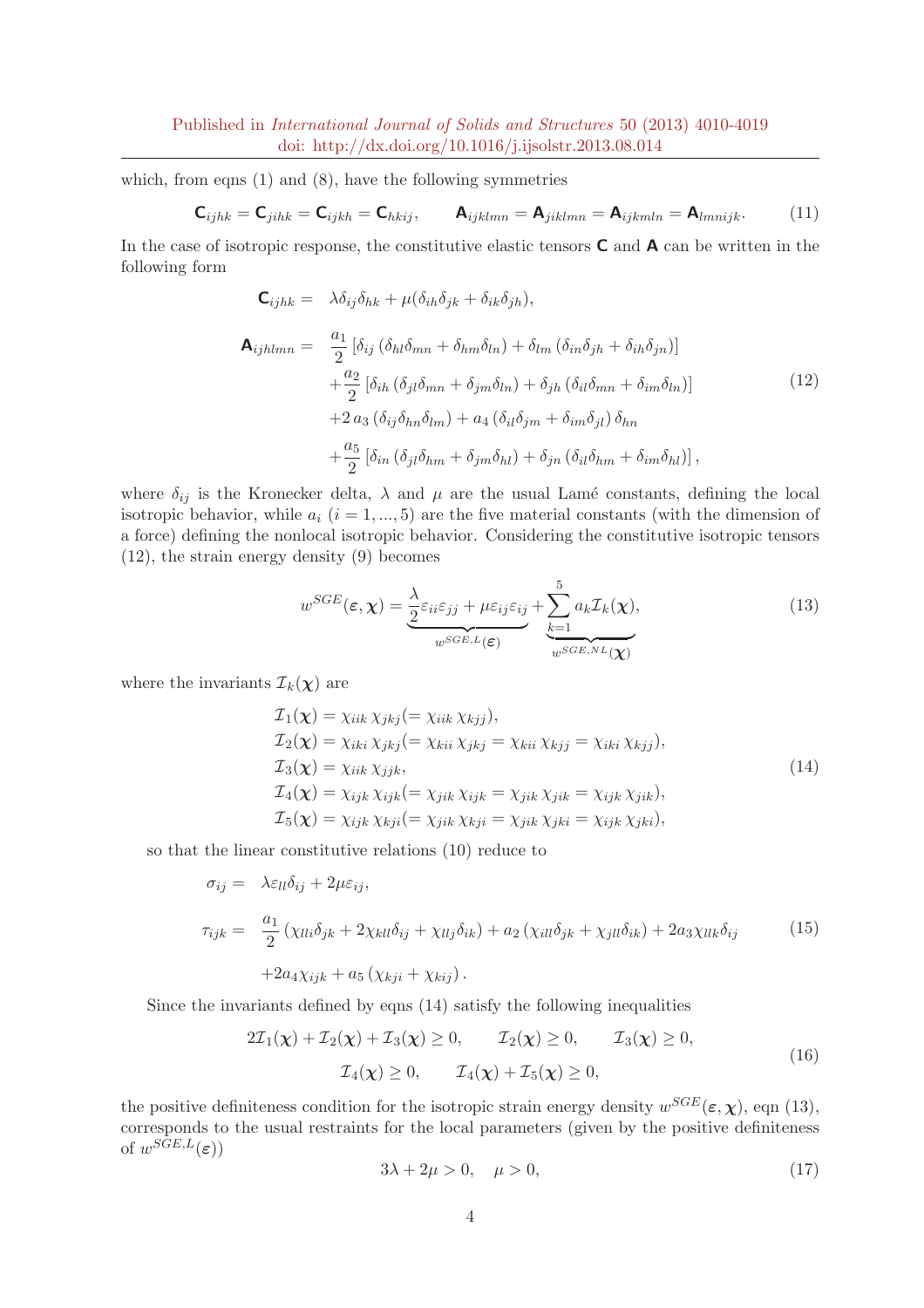which are complemented by the following conditions (Mindlin and Eshel, 1968) on the nonlocal constitutive parameters (given by the positive definiteness of  $w^{SGE,NL}(\chi)$ )

$$
-a_4 < a_5 < 2a_4, \quad e_1 > 0, \quad e_2 > 0, \quad 5e_3^2 < 2e_1e_2,\tag{18}
$$

where

$$
e_1 = -4a_1 + 2a_2 + 8a_3 + 6a_4 - 3a_5, \quad e_2 = 5(a_1 + a_2 + a_3) + 3(a_4 + a_5),
$$
  

$$
e_3 = a_1 - 2a_2 + 4a_3.
$$
 (19)

## 3 Homogenization procedure

The proposed homogenization procedure follows Bigoni and Drugan (2007). In particular, the same<sup>4</sup> (linear and quadratic) displacement is applied on the boundary of both the representative volume element RVE and the homogeneous equivalent SGE material. Then, the equivalent local  $\mathbf{C}^{eq}$  and non-local  $\mathbf{A}^{eq}$  tensors are obtained imposing the vanishing of the elastic energy mismatch between the two materials. Since the strain energy in the homogeneous SGE material is given only by the local contribution when linear displacement boundary condition are applied (because no strain gradient arises), the equivalent local tensor  $\mathbf{C}^{eq}$  corresponds to that obtained with usual homogenization procedures. Thus, the remaining unknown of the equivalent SGE material (namely, the non-local equivalent constitutive tensor  $A^{eq}$ ) can be obtained by imposing the vanishing mismatch in strain energy when (linear and) quadratic displacement are considered. A chief result in the current procedure is that a perfect match in the elastic energies is achieved, while Bigoni and Drugan (2007) only obtained an 'optimality condition' for the mismatch.

The homogenization procedure is described in the following three steps, where reference is made to a generic RVE, although results will be presented for a diluted distribution of randomly located inclusions.

**Step 1.** Consider a RVE made up of a heterogeneous Cauchy material  $(C)$ , Fig. 1 (left), occupying a region

$$
\Omega_{RVE}^C \equiv \Omega_1^C \cup \Omega_2^C,
$$

where an inclusion, phase '2' (occupying the region  $\Omega_2^C$  and with elastic tensor  $\mathbf{C}^{(2)}$ ), is fully enclosed in a matrix, phase '1' (occupying the region  $\Omega_1^C$  and with elastic tensor  $C^{(1)}$ , so that the constitutive local tensor  $C(x)$  within the RVE can be defined as the piecewise constant function

$$
\mathbf{C}(\boldsymbol{x}) = \begin{cases} \mathbf{C}^{(1)} & \boldsymbol{x} \in \Omega_1^C, \\ \mathbf{C}^{(2)} & \boldsymbol{x} \in \Omega_2^C, \end{cases} \tag{20}
$$

and the volume fraction  $f$  of the inclusion phase can be defined as

$$
f = \frac{\Omega_S^C}{\Omega_{RVE}^C}.\tag{21}
$$

<sup>4</sup>Bigoni and Drugan (2007) impose a linear and quadratic displacement field on the boundaries of the RVE and of the homogeneous equivalent material, whose quadratic part depends on the Poisson's ratio of the material to which the displacement is applied, so that the applied displacements are not exactly equal. Furthermore, the equivalent material considered by Bigoni and Drugan is a non-local Koiter material (1964), which does not permit the annihilation, but only a minimization of the elastic energy mismatch between the RVE and the equivalent material.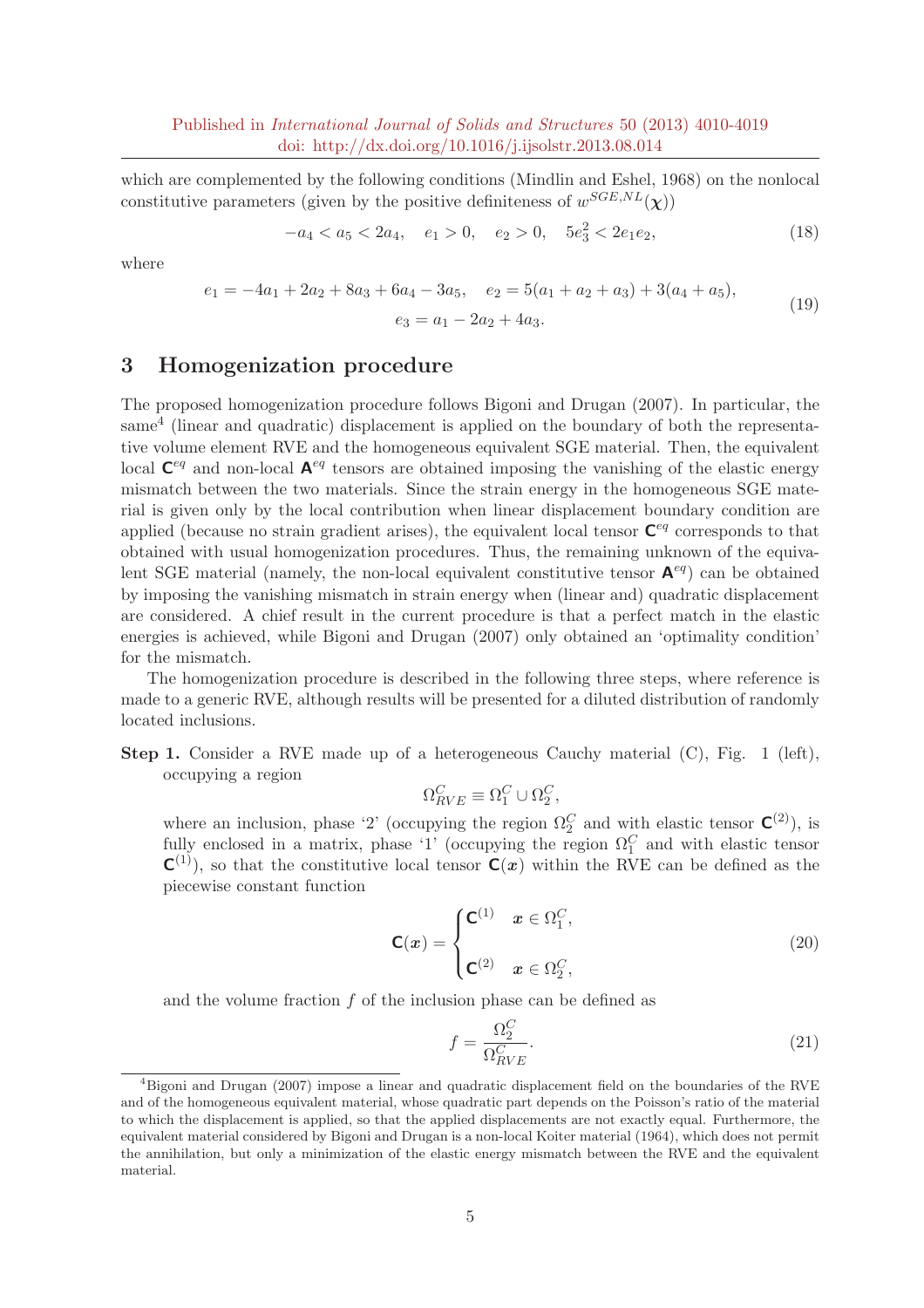The equivalent material is a homogeneous SGE material, Fig. 1 (right), occupying the region  $\Omega_{eq}^{SGE}$ 

$$
\Omega_{eq}^{SGE} = \Omega_{RVE}^C,\tag{22}
$$

and constitutive elastic tensors  $\mathsf{C}^{eq}$  (local part) and  $\mathsf{A}^{eq}$  (nonlocal part). Since the region  $\Omega_{eq}^{SGE}$  of the equivalent SGE material corresponds by definition to the region  $\Omega_{RVE}^{C}$  of the heterogeneous RVE, in the following both these domains may be identified as  $\Omega$ .



Figure 1: Left: Heterogeneous Cauchy-elastic RVE where a matrix of elastic tensor  $C^{(1)}$  contains a generic inclusion of elastic tensor  $C^{(2)}$ . Right: Homogeneous equivalent SGE material with local tensor  $C^{eq}$  and nonlocal tensor  $\mathbf{A}^{eq}$ .

Step 2. Impose on the RVE boundary the following second-order (linear and quadratic) displacement field  $\bar{u}$ , Fig. 2 (left)

$$
\mathbf{u} = \overline{\mathbf{u}}, \quad \text{on } \partial \Omega_{RVE}^C,\tag{23}
$$

with

$$
\overline{u}_i = \underbrace{\alpha_{ij} x_j}_{\overline{u}_i^{\alpha}} + \underbrace{\beta_{ijk} x_j x_k}_{\overline{u}_i^{\beta}},\tag{24}
$$

where  $\alpha_{ij}$  and  $\beta_{ijk}$  are constant coefficients, the latter having the symmetry  $\beta_{ijk}=\beta_{ikj}$ . Impose on the equivalent homogeneous SGE boundary again the displacement (24), but together with its normal derivative, Fig. 2 (right), so that

$$
\begin{cases}\n\boldsymbol{u} = \overline{\boldsymbol{u}}, & \text{on } \partial \Omega_{eq}^{SGE}. \\
Du = D\overline{\boldsymbol{u}}, &\n\end{cases}
$$
\n(25)

Note that the mean value of the local strain gradient, which cannot be controlled solely by Dirichlet conditions, is defined by *imposing* the Neumann condition  $(25)_2$ . This condition can be justified through consideration of the dilute assumption, so that the influence of the inclusion on the normal derivative is negligible near the boundary of the RVE.

The imposition of the boundary conditions (23) on the RVE and (25) on the equivalent SGE corresponds, respectively, to the two strain energies

$$
\mathcal{W}_{RVE}^{C} = \int_{\Omega_{1}^{C}} w^{C} \vert_{\mathbf{C}^{(1)}} + \int_{\Omega_{2}^{C}} w^{C} \vert_{\mathbf{C}^{(2)}}, \qquad \mathcal{W}_{eq}^{SGE} = \int_{\Omega_{eq}^{SGE}} w^{SGE} \vert_{\mathbf{C}^{eq},\mathbf{A}^{eq}}, \qquad (26)
$$

so that for a generic quadratic displacement field, eqn. (24), an energy mismatch (or 'gap')  $\mathcal G$  between the two materials arises as a function of the unknown equivalent constitutive tensor  $\mathbf{A}^{eq}$ 

$$
\mathcal{G}\left(\mathbf{C}^{(1)},\mathbf{C}^{(2)},\mathbf{C}^{eq},\mathbf{A}^{eq}\right) = \mathcal{W}_{RVE}^{C} - \mathcal{W}_{eq}^{SGE}.
$$
\n(27)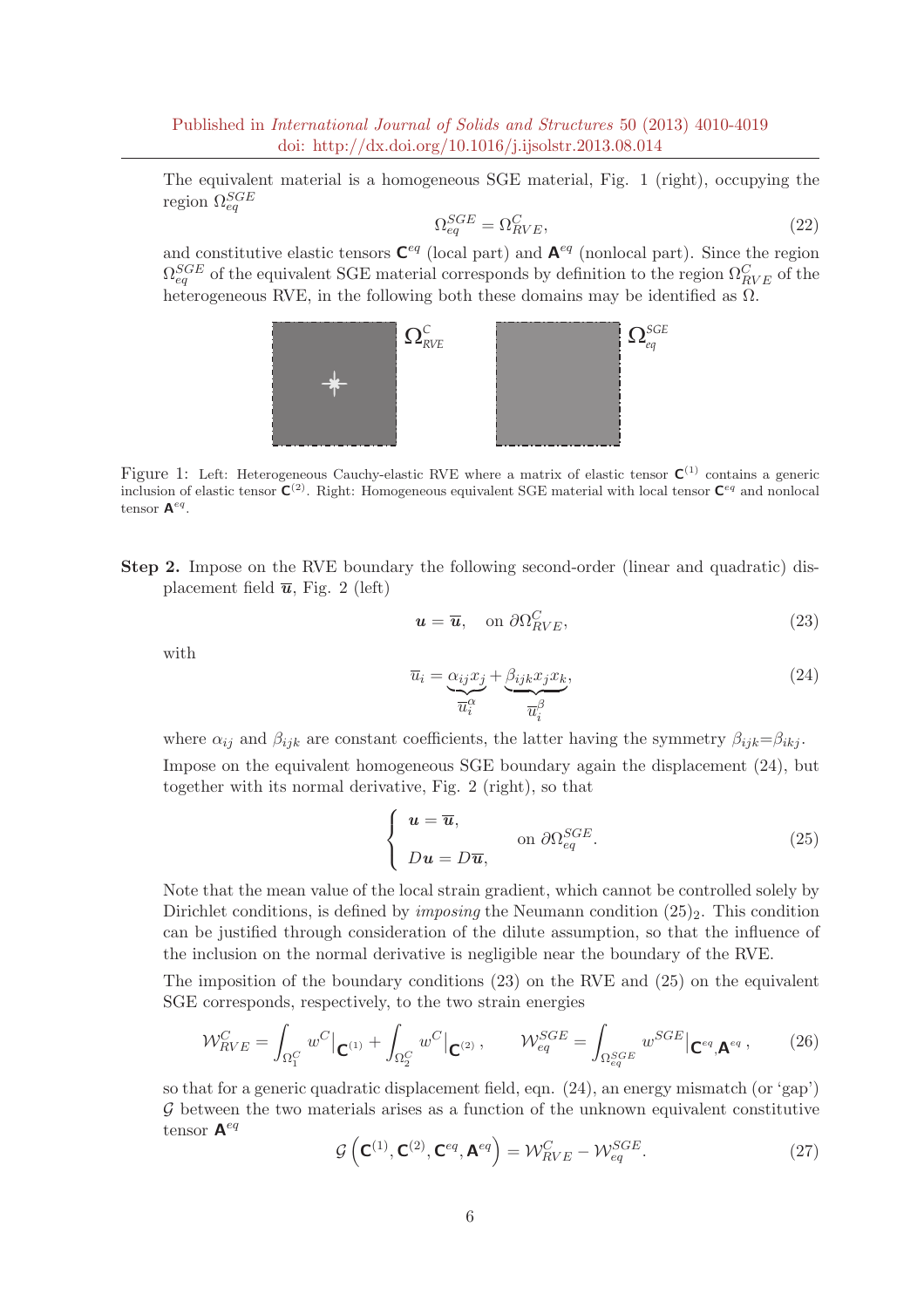Published in International Journal of Solids and Structures 50 (2013) 4010-4019 doi: http://dx.doi.org/10.1016/j.ijsolstr.2013.08.014



Figure 2: Imposition of the same linear (top) and quadratic (bottom) boundary displacement conditions on the heterogeneous Cauchy RVE (left) and on the homogeneous equivalent SGE (right). In the homogeneous equivalent SGE (right) the normal derivative of displacement (Neumann condition) is also imposed at the boundary.

**Step 3.** Find the unknown equivalent constitutive tensor  $A^{eq}$  by imposing a null energy mismatch G

$$
\mathcal{G}\left(\mathbf{C}^{(1)}, \mathbf{C}^{(2)}, \mathbf{C}^{eq}, \mathbf{A}^{eq}\right) = 0.
$$
\n(28)

Note that in the case of purely linear displacements ( $\beta = 0$ ) the energy mismatch  $\mathcal G$  is null by definition of  $\mathbf{C}^{eq}$ . On the other hand, when quadratic displacements are considered, an energy mismatch  $G$  is different from zero and can be tuned to vanish by changing the value of the unknown tensor  $A^{eq}$ .

The above-procedure is general, but subsequent calculations will be limited to the dilute approximation, and the results will be an extension of Bigoni and Drugan (2007) since (i.) the inclusions are of arbitrary shape and, more interestingly, (ii.) the comparison material, a Mindlin elastic second-gradient material, allows a perfect match of the energies (while Bigoni and Drugan (2007) did consider only cylindrical or spherical inclusions and were only able to provide a minimization of the energy gap).

#### 3.1 Assumptions about geometrical properties of matrix and inclusion phases

Henceforth the following geometrical properties for both the subsets  $\Omega_1^C$  and  $\Omega_2^C$  will be assumed:<sup>5</sup>

$$
\mathbf{S}(\Omega_{RVE}^{C}) = \mathbf{0}, \qquad \mathbf{E}(\Omega_{RVE}^{C}) = \rho^{2} \Omega_{RVE}^{C} \mathbf{I}, \tag{29}
$$

where the radius  $\rho = \rho(\Omega_{RVE}^C)$  is related to the radii of the matrix  $\rho^{(1)}$  and the inclusion  $\rho^{(2)}$  as follows

$$
\rho^2 = (1 - f) \left[ \rho^{(1)} \right]^2 + f \left[ \rho^{(2)} \right]^2. \tag{30}
$$

<sup>&</sup>lt;sup>5</sup>Note that, by definition of static moment vector S and Euler tensor of inertia  $E$ , eqn (33), the geometrical properties GP1, eqn (31) and GP2, eqn (32), of the subsets  $\Omega_1^C$  and  $\Omega_2^C$  are also necessarily satisfied by  $\Omega_{RVE}^C$ , so that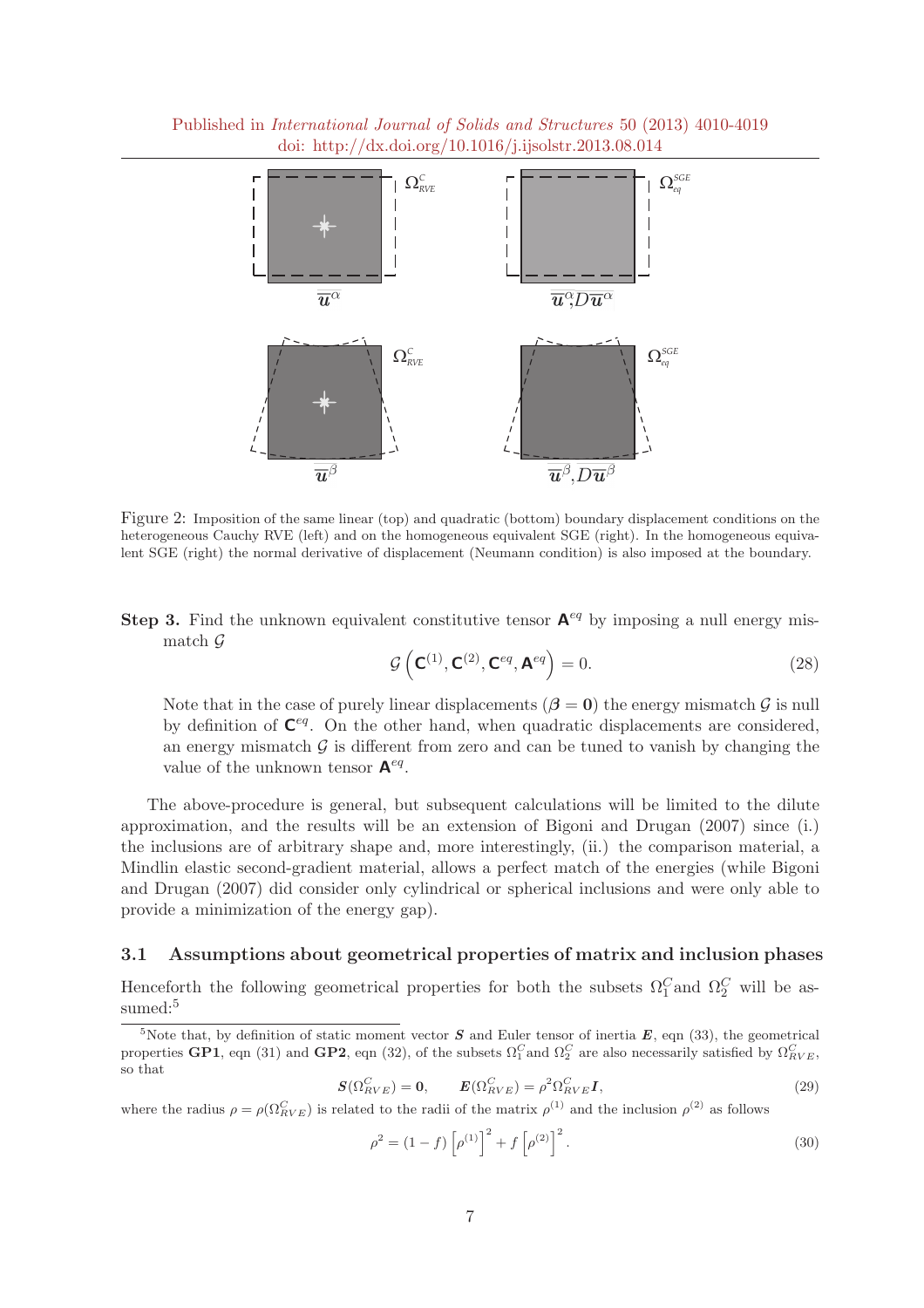GP1) The centroids of the matrix and of the inclusion coincide and correspond to the origin of the  $x_i$ –axes, so that both the static moments of the inclusion and of the matrix are null

$$
\mathbf{S}(\Omega_1^C) = \mathbf{0}, \qquad \mathbf{S}(\Omega_2^C) = \mathbf{0}.
$$
 (31)

**GP2**) The  $x_i$ –axes are principal axes of inertia for both the matrix and the inclusion and the ellipsoids of inertia are a sphere (or a circle in 2D)

$$
\boldsymbol{E}(\Omega_1^C) = \left[\rho^{(1)}\right]^2 \Omega_1^C \boldsymbol{I}, \qquad \boldsymbol{E}(\Omega_2^C) = \left[\rho^{(2)}\right]^2 \Omega_2^C \boldsymbol{I}, \tag{32}
$$

where  $I$  is the identity second-order tensor and the second-order Euler tensor of inertia **E** relative to the  $x_i$ –axes, defined for a generic solid occupying the region V as

$$
E_{ij}(V) = \int_V x_i x_j,
$$
\n(33)

while  $\rho^{(1)} = \rho(\Omega_1^C)$  and  $\rho^{(2)} = \rho(\Omega_2^C)$  are the radii of the spheres (or circles in 2D) of inertia of the matrix and the inclusion. Note that the assumption of spherical tensors of inertia yields a spherical tensor for the RVE, which is coherent with the assumption of randomness of the distribution of inclusions.

GP3) The radius of the sphere of inertia for the inclusion phase vanishes in the limit of null inclusion volume fraction

$$
\lim_{f \to 0} \rho^{(2)}(f) = 0,\tag{34}
$$

or, equivalently, all the dimensions of the inclusion (and therefore the radius of the smallest ball containing the inclusion) are zero for  $f = 0$ .

Examples of two-dimensional RVE, characterized by the geometrical properties GP1-GP2 and GP3 are reported in Figs. 3 and 4, respectively.



Figure 3: Some examples of two-dimensional RVE satisfying the geometrical properties GP1, eqn (31), and GP2, eqn (32), for plane strain condition.

## 4 Equivalent nonlocal properties from homogenization in the dilute case

The following proposition is the central result in this article, providing the nonlocal effective tensor from second-order homogenization of a heterogeneous Cauchy RVE containing a small inclusion.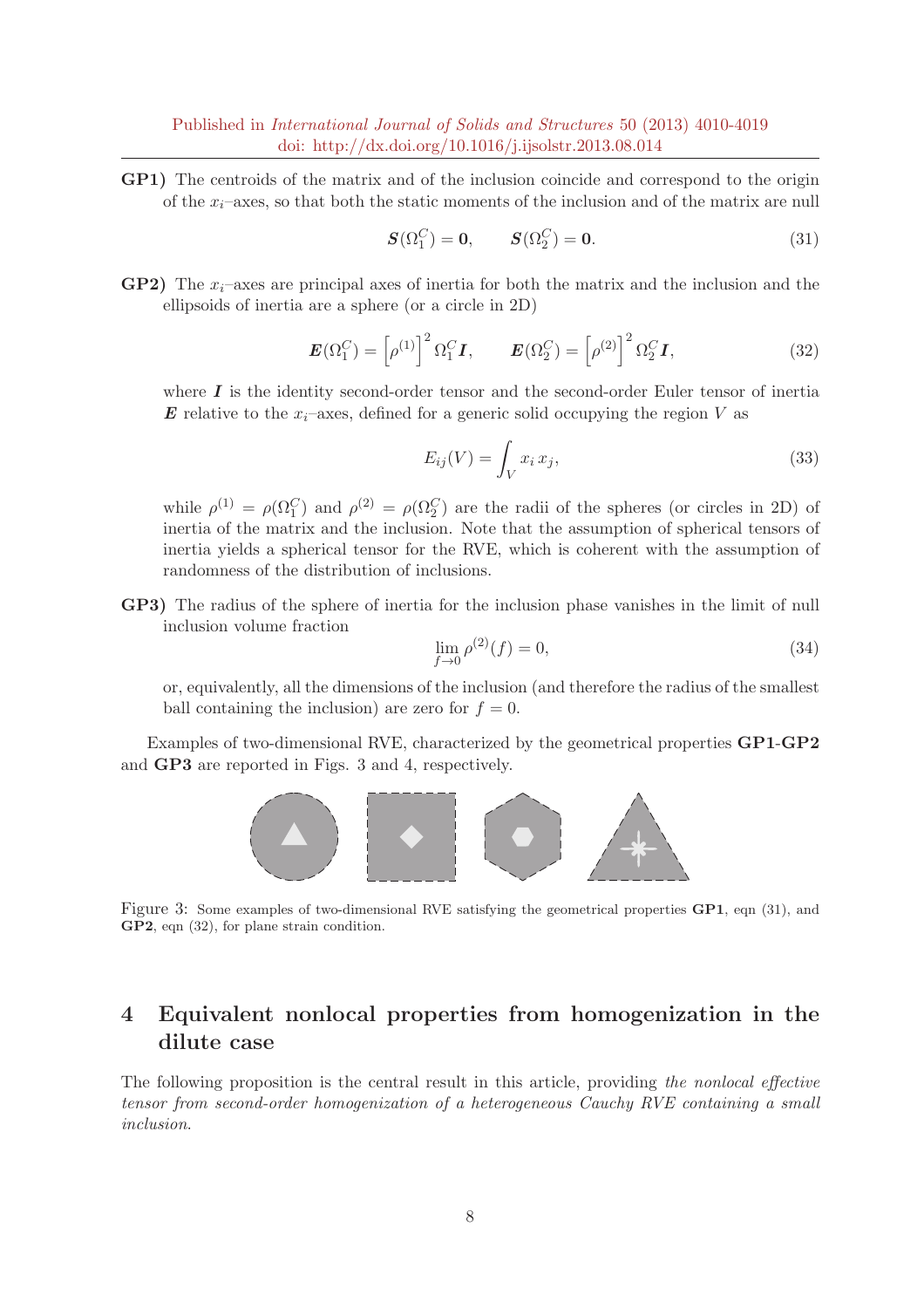

Figure 4: Examples of two-dimensional RVE satisfying (upper part) or not (lower part) the geometrical property GP3, eqn (34). In the lower part, the radius of inertia of the inclusion does not vanish in the limit of vanishing volume fraction.

**Homogenization proposition.** For a dilute concentration of the inclusion phase  $(f \ll 1)$ and assuming the geometrical properties GP1 - GP2 - GP3 for the RVE, the nonlocal sixthorder tensor  $A^{eq}$  of the equivalent SGE material is evaluated (at first-order in f) as

$$
\mathbf{A}_{ijhlmn}^{eq} = -f\frac{\rho^2}{4} \left( \tilde{\mathbf{C}}_{ihln}\delta_{jm} + \tilde{\mathbf{C}}_{ihmn}\delta_{jl} + \tilde{\mathbf{C}}_{jhln}\delta_{im} + \tilde{\mathbf{C}}_{jhmn}\delta_{il} \right) + o(f), \tag{35}
$$

where  $\rho$  is the radius of the sphere (or circle in 2D) of inertia of the RVE cell, and **C** is introduced to define (at first-order in  $f$ ) the difference between the local constitutive tensors for the effective material  $\mathbf{C}^{eq}$  and the matrix  $\mathbf{C}^{(1)}$ , so that

$$
\mathbf{C}^{eq} = \mathbf{C}^{(1)} + f\tilde{\mathbf{C}},\tag{36}
$$

which is assumed to be known from standard homogenization, performed on linear displacement boundary conditions.

Eqn (35) represents the solution of the homogenization problem and is obtained by imposing the vanishing of the energy mismatch  $\mathcal{G}$ , eqn (28), when the same second-order displacement boundary conditions are applied both on the heterogeneous Cauchy material and on the homogeneous equivalent SGE material, eqns (23) and (25), respectively.

From the solution (35), in agreement with Bigoni and Drugan (2007), it can be noted that:

- the equivalent SGE material is positive definite if and only if  $\tilde{\mathsf{C}}$  is negative definite;
- the constitutive higher-order tensor  $A^{eq}$  is linear in f for dilute concentration.

#### Proof of the homogenization proposition

i) Consider the second-order (linear and quadratic) displacement boundary condition (25) applied on the boundary of a homogeneous SGE material with constitutive tensors C and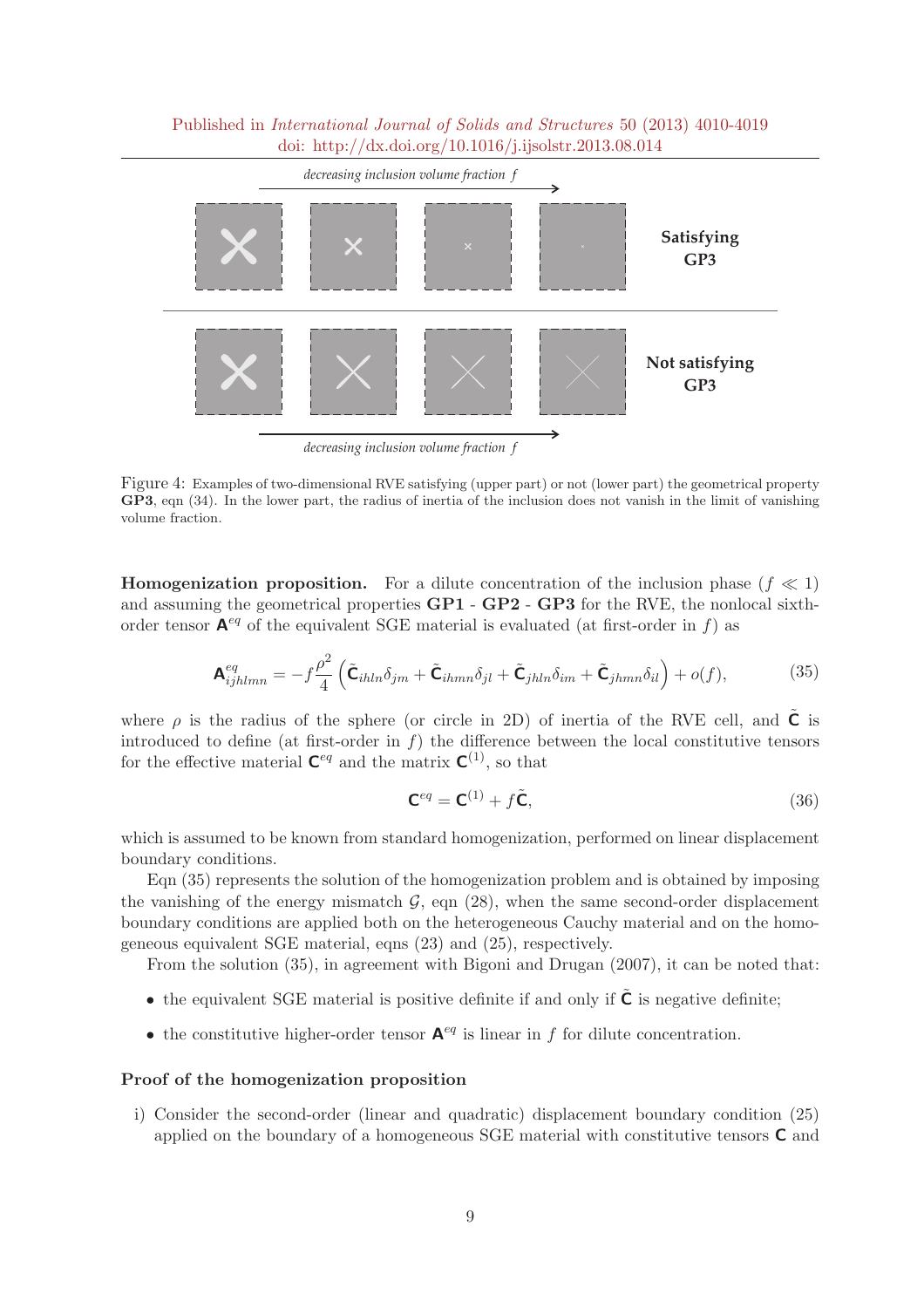**A.** In the absence of body force,  $b = 0$ , let us consider the extension within the body of the quadratic displacement field  $\bar{u}$ , eqn (24), applied on the boundary

$$
u_i = \underbrace{\alpha_{ij} x_j}_{u_i^{\alpha}} + \underbrace{\beta_{ijk} x_j x_k}_{u_i^{\beta}}, \qquad \mathbf{x} \text{ in } \Omega,
$$
\n
$$
(37)
$$

providing the following deformation  $\varepsilon$  and curvature  $\chi$  fields

$$
\varepsilon_{ij} = \frac{\alpha_{ij} + \alpha_{ji}}{2} + (\beta_{ijk} + \beta_{jik})x_k, \qquad \chi_{ijk} = 2\beta_{kij},
$$
\n(38)

and the following stress  $\sigma$  and double-stress  $\tau$  fields,

$$
\sigma_{ij} = \mathbf{C}_{ijhk}\alpha_{hk} + 2\mathbf{C}_{ijhk}\beta_{hkl}x_l, \qquad \tau_{ijk} = 2\mathbf{A}_{ijklmn}\beta_{nlm}.
$$
\n(39)

The stress field (39) follows from the displacement field (37) and satisfies the equilibrium equation (4) if and only if  $6$ 

$$
\mathbf{C}_{ijhk}\beta_{hkj} = \mathbf{0},\tag{40}
$$

which for isotropic homogeneous materials reduces to the condition obtained by Bigoni and Drugan (2007)

$$
\beta_{jji} = -(1 - 2\nu)\beta_{ikk},\tag{41}
$$

(with Poisson's ratio  $\nu = \lambda/2(\lambda + \mu)$ ).

In the following we will use the superscript  $\delta$  for  $\beta$  (namely,  $\beta^{\delta}$ ) to denote the components of the third-order tensor  $\beta$  satisfying eqn (40), or (41) for isotropy.

ii) Consider an auxiliary material with local constitutive tensor  $\mathsf{C}^*$ , defined as a first-order perturbation in f to the equivalent local constitutive tensor  $\mathbf{C}^{eq}$ , namely,

$$
\mathbf{C}^* = \mathbf{C}^{eq} + f\left(\hat{\mathbf{C}} - \tilde{\mathbf{C}}\right),\tag{42}
$$

so that using eqn (36) we can write

$$
\mathbf{C}^* = \mathbf{C}^{(1)} + f\hat{\mathbf{C}},\tag{43}
$$

where  $\hat{\mathsf{C}}$ , together with  $\mathsf{C}^*$ , define an arbitrary material with properties 'close' to both the matrix and the equivalent material, an arbitrariness which will be used later to eliminate the constraint (40). By definition, the displacement field

$$
u_i^* = \underbrace{\alpha_{ij} x_j}_{u_i^{\alpha}} + \underbrace{\beta_{ijk}^{\circ *} x_j x_k}_{u_i^{\beta^{\circ *}}}, \qquad \mathbf{x} \text{ in } \Omega. \tag{44}
$$

is equilibrated [in other words satisfies eqn (40)] in a homogeneous material characterized by the constitutive tensor  $\mathsf{C}^*$  and corresponds to the following quadratic displacement field on the boundary

$$
\overline{u}_i^* = \underbrace{\alpha_{ij} x_j}_{\overline{u}_i^{\alpha}} + \underbrace{\beta_{ijk}^{\circ *} x_j x_k}_{\overline{u}_i^{\beta^{\circ *}}}, \qquad \mathbf{x} \text{ on } \partial \Omega. \tag{45}
$$

 $6$ Note that the constraint (40) arises independently of whether the material is Cauchy elastic or SGE.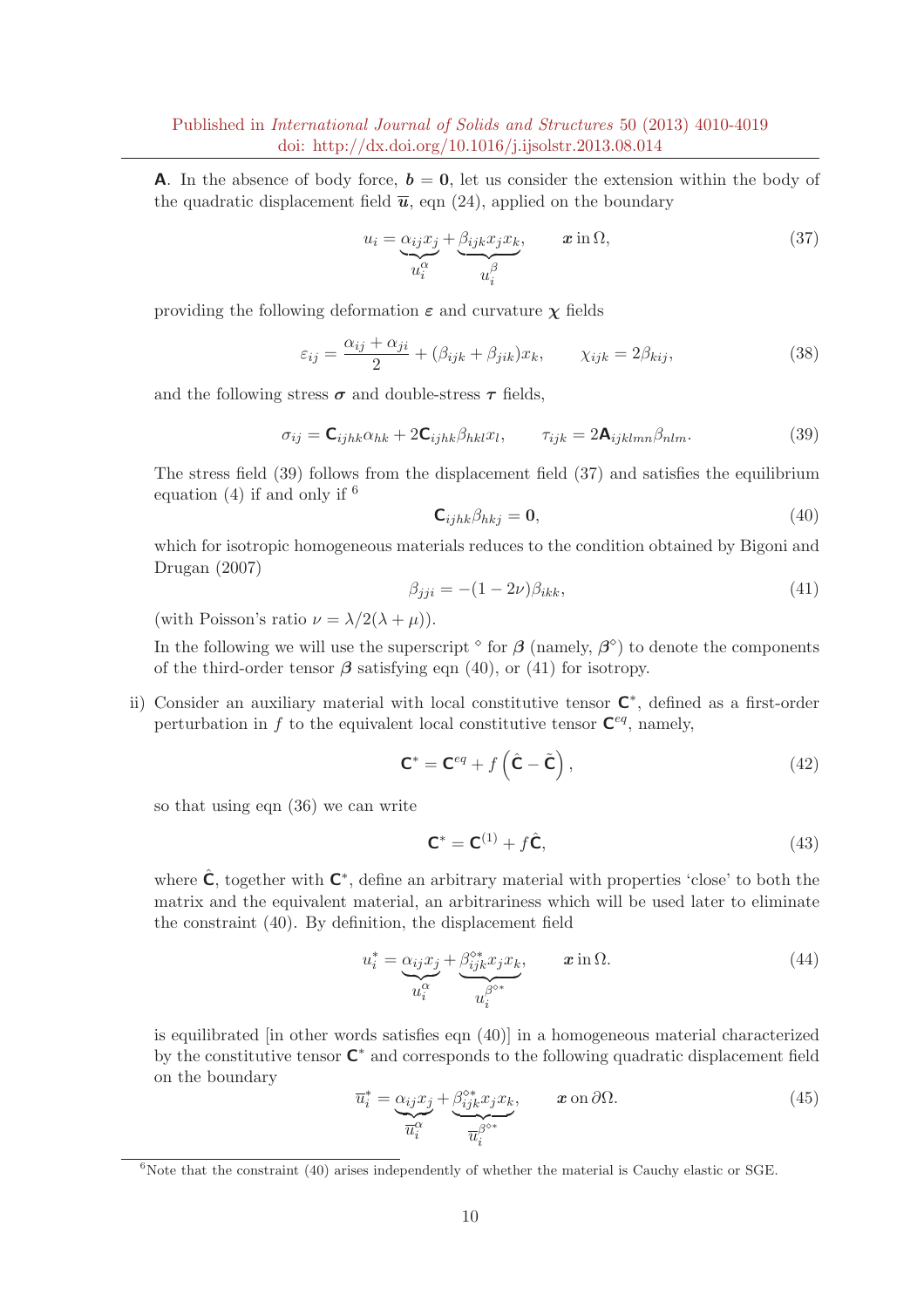iii) Apply on the boundary  $\partial \Omega_{RVE}^C$  of the heterogeneous Cauchy material (RVE) the displacement boundary condition (45),

$$
\overline{\mathbf{u}}^{RVE} = \overline{\mathbf{u}}^*, \qquad \text{on } \partial \Omega_{RVE}^C.
$$
 (46)

According to Lemma 1 (Appendix A.1), the strain energy in the RVE at first-order in f is the sum of the strain energy due to the linear  $(\alpha)$  and nonlinear  $(\beta)$  displacement boundary conditions, and the mutual strain energy, say, the ' $\alpha - \beta$  energy term' is null at first-order in  $f<sup>7</sup>$  so that

$$
\mathcal{W}_{RVE}^{C}(\overline{\boldsymbol{u}}^{*}) = \mathcal{W}_{RVE}^{C}(\overline{\boldsymbol{u}}^{\alpha}) + \mathcal{W}_{RVE}^{C}\left(\overline{\boldsymbol{u}}^{\beta^{o*}}\right) + o(f). \tag{48}
$$

iv) Apply on the boundary  $\partial \Omega_{eq}^{SGE}$  of the homogeneous SGE material the same displacement boundary condition  $\overline{\mathbf{u}}^*$ , eqn (45), imposed to the RVE and complemented by the higherorder boundary condition in terms of displacement normal derivative taken equal<sup>8</sup> to  $D\overline{\bm{u}}^*$ 

$$
\begin{cases}\n\overline{\mathbf{u}}^{SGE} = \overline{\mathbf{u}}^*, & \text{on } \partial \Omega_{eq}^{SGE}, \\
\overline{Du}^{SGE} = D\overline{\mathbf{u}}^*, & \text{(49)}\n\end{cases}
$$

where  $D\overline{\mathbf{u}}^*$  is the normal derivative of the displacement field (44).

According to the result presented in **Lemma 2** (Appendix A.2), the  $\alpha - \beta$  energy term is null and the strain energy in  $\Omega_{eq}^{SGE}$  is

$$
\mathcal{W}_{eq}^{SGE}(\overline{\boldsymbol{u}}^*, D\overline{\boldsymbol{u}}^*) = \mathcal{W}_{eq}^{SGE}(\overline{\boldsymbol{u}}^{\alpha}, D\overline{\boldsymbol{u}}^{\alpha}) + \mathcal{W}_{eq}^{SGE}(\overline{\boldsymbol{u}}^{\beta^{o*}}, D\overline{\boldsymbol{u}}^{\beta^{o*}}),
$$
(50)

where  $D\overline{\mathbf{u}}^{\alpha}$  and  $D\overline{\mathbf{u}}^{\beta^{o*}}$  are the contributions of the imposed normal derivative depending on  $\alpha$  and  $\beta$  terms in  $D\overline{\mathbf{u}}^*$ , respectively.

v) The energy minimization procedure, eqn (28), can be performed using the energy stored in the heterogeneous Cauchy material  $W_{RVE}^C$ , eqn (48), and in the homogeneous SGE material  $W_{eq}^{SGE}$ , eqn (50), so that the energy mismatch is given by

$$
\mathcal{G}\left(\mathbf{C}^{(1)},\mathbf{C}^{(2)},\mathbf{C}^{eq},\mathbf{A}^{eq}\right) = \mathcal{G}^{\alpha}\left(\mathbf{C}^{(1)},\mathbf{C}^{(2)},\mathbf{C}^{eq},\mathbf{A}^{eq}\right) + \mathcal{G}^{\beta^{o*}}\left(\mathbf{C}^{(1)},\mathbf{C}^{(2)},\mathbf{C}^{eq},\mathbf{A}^{eq}\right)
$$
(51)

where

$$
\mathcal{G}^{\alpha}\left(\mathbf{C}^{(1)},\mathbf{C}^{(2)},\mathbf{C}^{eq},\mathbf{A}^{eq}\right) = \mathcal{W}_{RVE}^{C}\left(\overline{\mathbf{u}}^{\alpha}\right) - \mathcal{W}_{eq}^{SGE}\left(\overline{\mathbf{u}}^{\alpha},D\overline{\mathbf{u}}^{\alpha}\right),
$$
\n
$$
\mathcal{G}^{\beta^{o*}}\left(\mathbf{C}^{(1)},\mathbf{C}^{(2)},\mathbf{C}^{eq},\mathbf{A}^{eq}\right) = \mathcal{W}_{RVE}^{C}\left(\overline{\mathbf{u}}^{\beta^{o*}}\right) - \mathcal{W}_{eq}^{SGE}\left(\overline{\mathbf{u}}^{\beta^{o*}},D\overline{\mathbf{u}}^{\beta^{o*}}\right).
$$
\n(52)

<sup>7</sup>Considering that the RVE satisfies geometrical symmetry conditions, in addition to the geometrical properties GP1 and GP2, it can be proven that the mutual energy is identically null even in the case of non-dilute suspension of inclusion

$$
\mathcal{W}_{RVE}^{C}(\overline{\boldsymbol{u}}^{*}) = \mathcal{W}_{RVE}^{C}(\overline{\boldsymbol{u}}^{\alpha}) + \mathcal{W}_{RVE}^{C}(\overline{\boldsymbol{u}}^{\beta^{**}}), \qquad \forall f.
$$
\n(47)

<sup>8</sup>The displacement field eqn  $(44)$  is the solution for a homogeneous SGE when boundary conditions  $(49)$  are imposed. It can be easily proven that the result of the proposed homogenization procedure holds when the higher-order boundary condition changes as  $\overline{Du}^{SGE} = D\overline{u}^{RVE}$  since the strain energy developed in the SGE material is the same at the first order

$$
\mathcal{W}_{eq}^{SGE}\left(\overline{\mathbf{u}}^*, D\overline{\mathbf{u}}^{RVE}\right) = \mathcal{W}_{eq}^{SGE}\left(\overline{\mathbf{u}}^*, D\overline{\mathbf{u}}^*\right) + o(f).
$$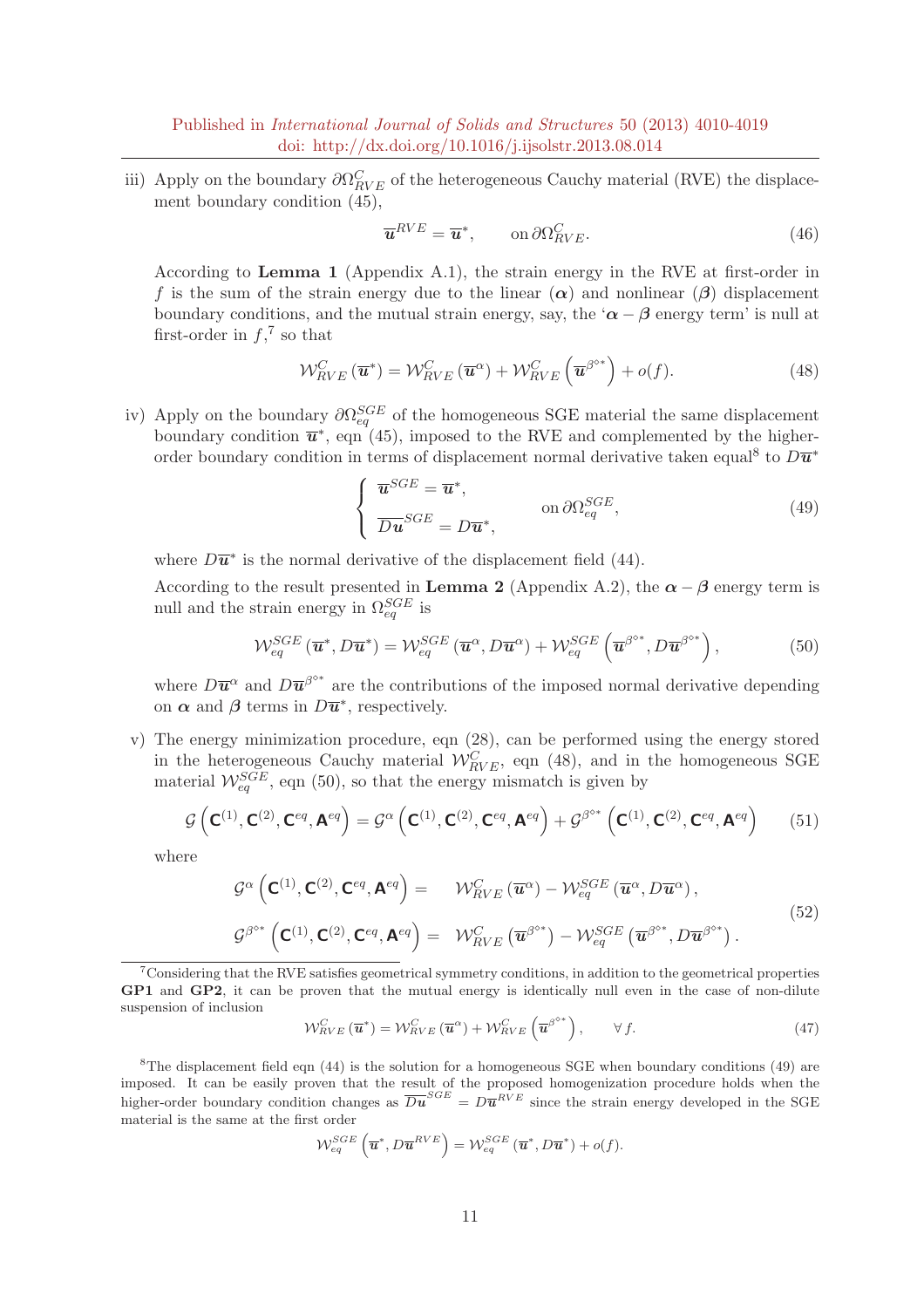Since only the local contribution (depending on  $\mathbf{C}^{eq}$ ) arises in the SGE strain energy when the linear boundary displacement condition  $(\beta^{\diamond*} = 0$  and  $\overline{u}^{SGE} = \overline{u}^{\alpha}, \overline{Du}^{SGE} = D\overline{u}^{\alpha})$ is imposed (while the non-local contribution depending on  $A^{eq}$  is identically null because higher-order stress and curvature are null), the energy mismatch  $\mathcal{G}^{\alpha}$  due to the  $\alpha$  terms is null by definition of  $\mathbf{C}^{eq}$  (which is known from the first-order homogenization procedure)

$$
\mathcal{G}^{\alpha}\left(\mathbf{C}^{(1)},\mathbf{C}^{(2)},\mathbf{C}^{eq},\mathbf{A}^{eq}\right) = \mathcal{G}^{\alpha}\left(\mathbf{C}^{(1)},\mathbf{C}^{(2)},\mathbf{C}^{eq}\right) = 0.
$$
 (53)

Therefore, the proposed energy minimization procedure, based on linear and quadratic displacement boundary condition and leading to the definition of  $A^{eq}$ , can be performed referring only to the  $\beta^{\diamond*}$  terms,

$$
\mathcal{G}\left(\mathbf{C}^{(1)},\mathbf{C}^{(2)},\mathbf{C}^{eq},\mathbf{A}^{eq}\right) = \mathcal{G}^{\beta^{o*}}\left(\mathbf{C}^{(1)},\mathbf{C}^{(2)},\mathbf{C}^{eq},\mathbf{A}^{eq}\right).
$$
\n(54)

vi) Keeping into account the results presented in Lemma 3 (Appendix A.3) and Lemma 4 (Appendix A.4), the energy mismatch (54) is given by the difference of the following two terms

$$
\mathcal{W}_{RVE}^{C}(\overline{\mathbf{u}}^{\beta^{o*}}) = 2\rho^2 \Omega \mathbf{C}_{ijhk}^{(1)} \beta_{ijl}^{\circ*} \beta_{hkl}^{\circ*} + o(f). \tag{55}
$$

and

$$
\mathcal{W}_{eq}^{SGE}(\overline{\mathbf{u}}^{\beta^{o*}}, D\overline{\mathbf{u}}^{\beta^{o*}}) = 2\Omega \left( \rho^2 \mathbf{C}_{ijhk}^{eq} \delta_{lm} + \mathbf{A}_{jlikmh}^{eq} \right) \beta_{ijl}^{o*} \beta_{hkm}^{o*} + o(f). \tag{56}
$$

vii) Therefore, from eqns (36), (55) and (56), the annihilation of the strain energy gap  $\mathcal{G}$ , eqn (54) (between the real heterogeneous Cauchy and the equivalent homogeneous SGE materials) is represented by the condition

$$
\left(f\rho^2\tilde{\mathbf{C}}_{ijhk}\delta_{lm}+\mathbf{A}^{eq}_{jlikmh}\right)\beta^{\diamond*}_{ijl}\beta^{\diamond*}_{hkm}+o(f)=0.
$$
\n(57)

viii) The energy annihilation (57) has been obtained for a nonlinear displacement field  $\beta^{\diamond*}$ , in equilibrium within a homogeneous material with local constitutive tensor  $\mathsf{C}^*$ . But, according to eqn (43), tensor  $\mathbb{C}^*$  defines an arbitrary material, so that using this arbitrariness we obtain

$$
\left(f\rho^2\tilde{\mathbf{C}}_{ijhk}\delta_{lm}+\mathbf{A}_{jlikmh}^{eq}\right)\beta_{ijl}\beta_{hkm}+o(f)=0,
$$
\n(58)

where the components of  $\beta$  are unrestricted, except for the symmetry  $\beta_{ijk}=\beta_{ikj}$ . Eventually, the annihilation of energy mismatch  $\mathcal{G}$ , eqn (58), defines the non-local constitutive tensor  $\mathbf{A}^{eq}$  for the equivalent SGE material as in eqn (35).  $\Box$ 

## 5 Conclusions

Micro- or nano-structures embedded in solids introduce internal length-scales and nonlocal effects within the mechanical modelling, leading to higher-order theories. We have provided an analytical approach to the determination of the parameters defining an elastic higher-order (Mindlin) material, as the homogenization of a heterogeneous Cauchy elastic material, eqn (35). This result, obtained through the proposed homogenization procedure, is limited to the dilute approximation, but is not restricted to isotropy of the constituents and leaves a certain freedom to the shape of the inclusions. A perfect match between the elastic energies of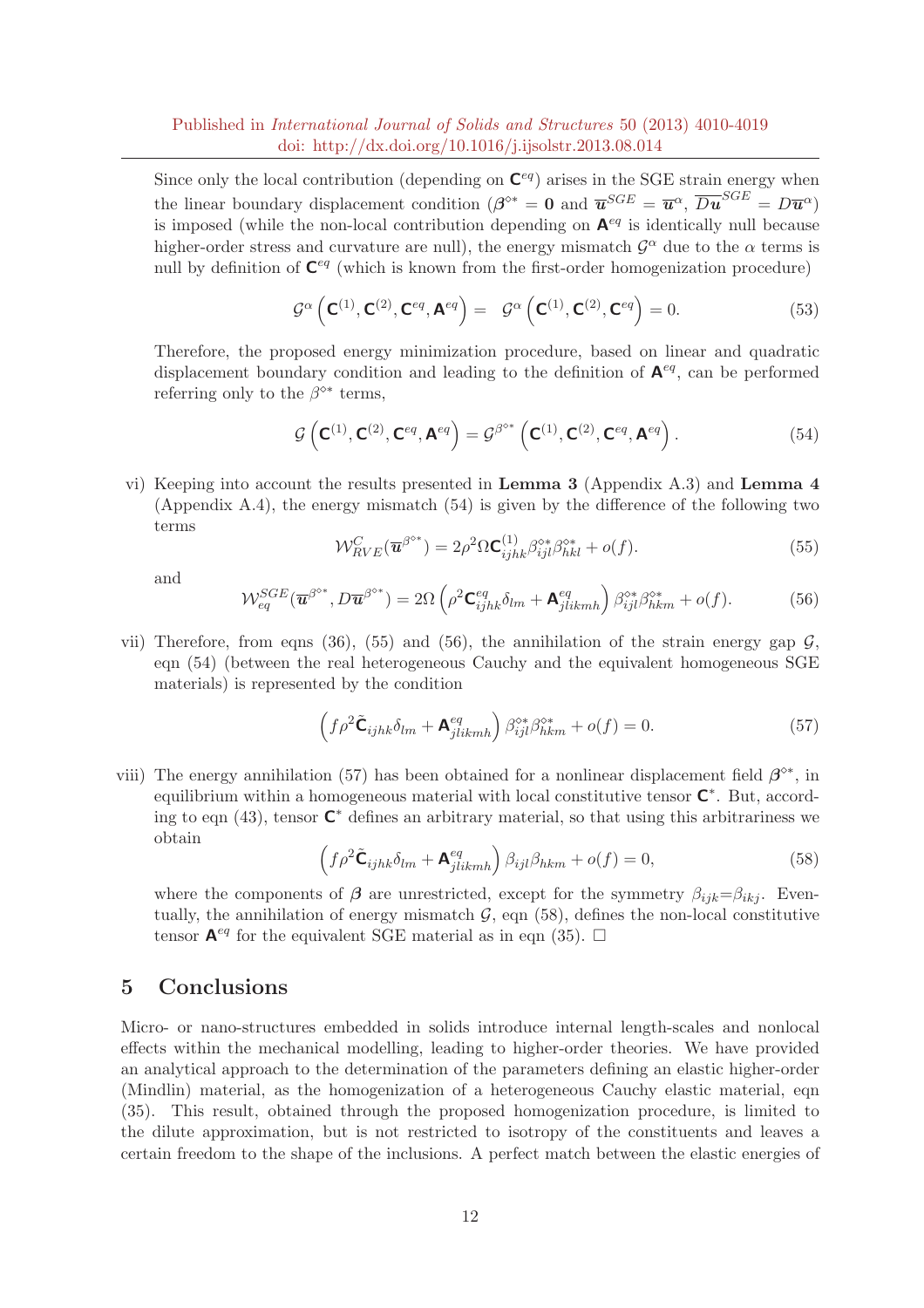the heterogeneous and homogeneous materials is obtained. Examples and results on material symmetry and positive definiteness are deferred to part II of this article (Bacca et al., 2013).

Acknowledgments M. Bacca gratefully acknowledges financial support from Italian Prin 2009 (prot. 2009XWLFKW-002). D. Bigoni, F. Dal Corso and D. Veber gratefully acknowledge financial support from the grant PIAP-GA-2011-286110-INTERCER2, 'Modelling and optimal design of ceramic structures with defects and imperfect interfaces'.

## A Proofs of lemmas 1-4

### A.1 Lemma 1: Null mutual  $\alpha-\beta$  energy term for the RVE at the first-order in concentration f

**Statement.** When a quadratic displacement  $\overline{\mathbf{u}}^*$ , eqn (45), is applied on the boundary of a RVE satisfying the geometrical properties  $\bf{GPI}$  and  $\bf{GPI}$ , the strain energy at first-order in f is given by eqn (48).

**Proof.** By the superposition principle, the fields originated by the application of  $\overline{u}^* = \overline{u}^{\alpha} +$  $\overline{u}^{\beta^{o*}}$  are given by the sum of the respective fields originated from the boundary conditions  $\overline{u}^{\alpha}$ and  $\overline{\boldsymbol{u}}^{\beta^{\diamond*}}$ 

$$
\varepsilon(x) = \varepsilon^{\alpha}(x) + \varepsilon^{\beta^{\circ*}}(x), \qquad \sigma(x) = \sigma^{\alpha}(x) + \sigma^{\beta^{\circ*}}(x), \tag{A.1}
$$

(the latter calculated through the constitutive eqn  $(10)<sub>1</sub>$ ) so that the strain energy  $(26)<sub>1</sub>$  becomes

$$
\mathcal{W}_{RVE}^{C}(\overline{\mathbf{u}}^{*}) = \mathcal{W}_{RVE}^{C}(\overline{\mathbf{u}}^{\alpha}) + \mathcal{W}_{RVE}^{C}(\overline{\mathbf{u}}^{\beta^{o*}}) + \underbrace{\mathcal{W}_{RVE}^{C}(\overline{\mathbf{u}}^{\alpha}; \overline{\mathbf{u}}^{\beta^{o*}})}_{mutual\ energy}
$$
(A.2)

where

$$
\mathcal{W}_{RVE}^{C}(\overline{\mathbf{u}}^{\alpha}) = \frac{1}{2} \int_{\Omega_{R}} \varepsilon_{ij}^{\alpha}(\mathbf{x}) \mathbf{C}_{ijhk}(\mathbf{x}) \varepsilon_{hk}^{\alpha}(\mathbf{x}),
$$
  
\n
$$
\mathcal{W}_{RVE}^{C}(\overline{\mathbf{u}}^{\beta^{o*}}) = \frac{1}{2} \int_{\Omega_{R}} \varepsilon_{ij}^{\beta^{o*}}(\mathbf{x}) \mathbf{C}_{ijhk}(\mathbf{x}) \varepsilon_{hk}^{\beta^{o*}}(\mathbf{x}),
$$
  
\n
$$
\mathcal{W}_{RVE}^{C}(\overline{\mathbf{u}}^{\alpha}; \overline{\mathbf{u}}^{\beta^{o*}}) = \int_{\Omega_{R}} \varepsilon_{ij}^{\alpha}(\mathbf{x}) \mathbf{C}_{ijhk}(\mathbf{x}) \varepsilon_{hk}^{\beta^{o*}}(\mathbf{x}).
$$
\n(A.3)

Through two applications of the principle of virtual work<sup>9</sup> the mutual energy  $(A.3)_3$  can be computed as

$$
\mathcal{W}_{RVE}^{C}(\overline{\mathbf{u}}^{\alpha};\overline{\mathbf{u}}^{\beta^{o*}}) = \alpha_{ij} \int_{\Omega_{R}} \sigma_{ij}^{\beta^{o*}}(\mathbf{x}), \qquad (A.5)
$$

<sup>9</sup>In the first application, the fields corresponding to the solution  $(A.1)$  are considered

$$
\int_{\Omega_R} \varepsilon_{ij}^{\alpha}(\boldsymbol{x}) \sigma_{ij}^{\beta^{\diamond*}}(\boldsymbol{x}) = \int_{\partial \Omega_R} \overline{u}_i^{\alpha}(\boldsymbol{x}) t_i^{\beta^{\diamond*}}(\boldsymbol{x}), \tag{A.4}
$$

while in the second application, the kinematical field generated by the admissible displacement  $u^{\alpha}$  (44) within the RVE is considered so that the mutual energy (A.5) is obtained.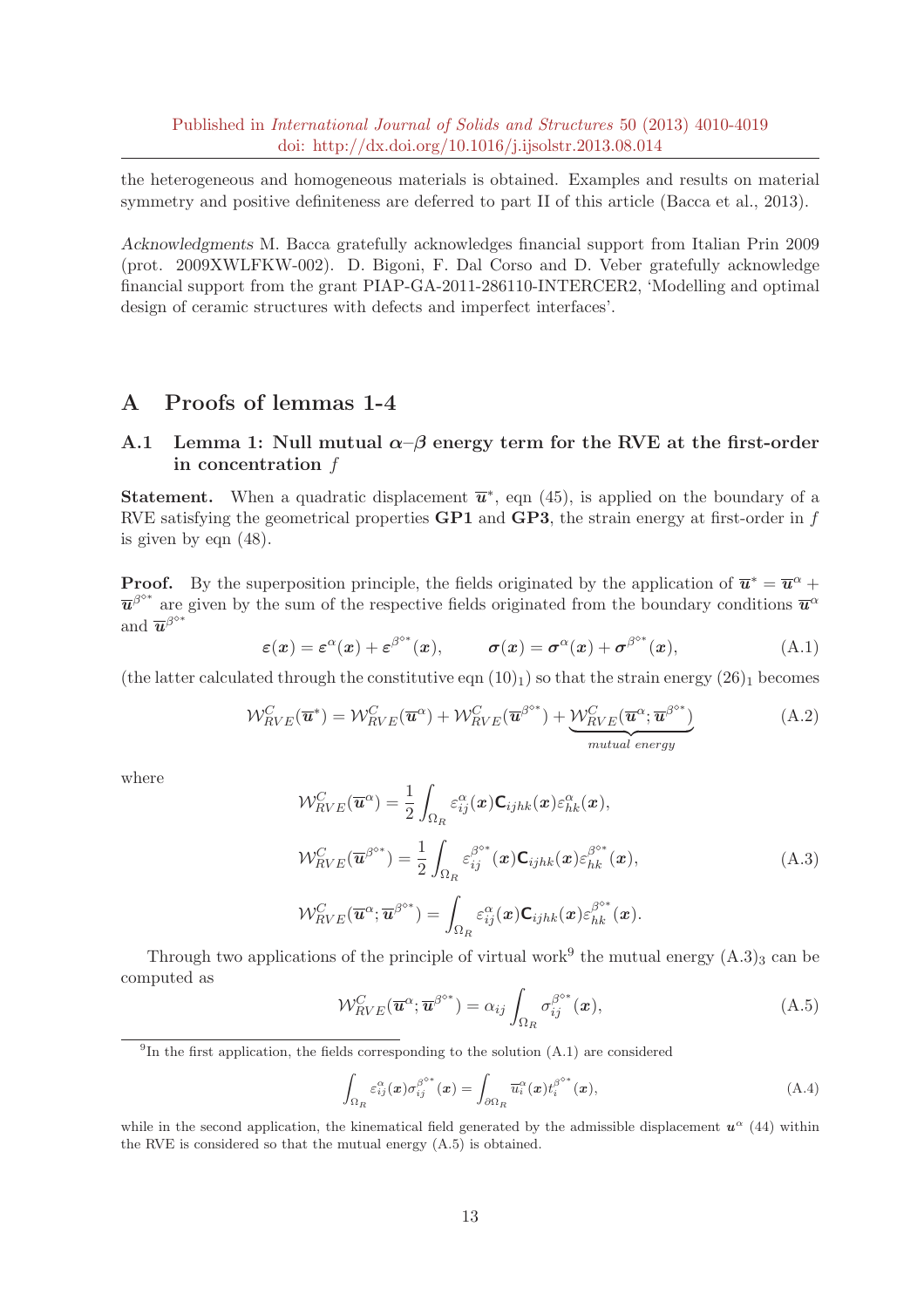which, using the constitutive relation  $(10)<sub>1</sub>$  and the symmetries of the local constitutive tensors  $C^{(1)}$  and  $C^{(2)}$ , can be decomposed as the sum of two contributions

$$
\mathcal{W}_{RVE}^{C}(\overline{\mathbf{u}}^{\alpha};\overline{\mathbf{u}}^{\beta^{o*}}) = \alpha_{ij} \mathbf{C}_{ijhk}^{(1)} \int_{\Omega_R} u_{h,k}^{\beta^{o*}}(\mathbf{x}) + \alpha_{ij} \left( \mathbf{C}_{ijhk}^{(2)} - \mathbf{C}_{ijhk}^{(1)} \right) \int_{\Omega_{R_2}} u_{h,k}^{\beta^{o*}}(\mathbf{x}). \tag{A.6}
$$

Through two further applications of the divergence theorem and using the geometrical property  $\text{GPI}$  for the RVE,<sup>10</sup> the first term on the right-hand-side of eqn  $(A.6)$  results to be null

$$
\alpha_{ij} \mathbf{C}_{ijkk}^{(1)} \int_{\Omega_R} u_{h,k}^{\beta^{**}}(\boldsymbol{x}) = 0.
$$
\n(A.9)

Introducing the mean value over a domain  $\Omega$  of the function  $f(x)$  as

$$
\langle f(\boldsymbol{x}) \rangle|_{\Omega} = \frac{1}{\Omega} \int_{\Omega} f(\boldsymbol{x}), \tag{A.10}
$$

the second term on the right-hand-side of eqn (A.6) can be rewritten as

$$
\alpha_{ij} \left( \mathbf{C}_{ijhk}^{(2)} - \mathbf{C}_{ijhk}^{(1)} \right) \Omega_{R_2} \left\langle u_{h,k}^{\beta^{o*}}(\boldsymbol{x}) \right\rangle \Big|_{\Omega_{R_2}}.
$$
\n(A.11)

Assuming the geometrical property GP3 for the RVE, the displacement field in the presence of the inclusion is given by the asymptotic expansion in the volume fraction  $f$ 

$$
u_i^{\beta^{\diamond*}} = \beta_{ijk}^{\diamond*} x_j x_k + f^q \tilde{u}_i^{\beta^{\diamond*}} + o(f), \tag{A.12}
$$

subject to the constraint

$$
0 < q \le 1,\tag{A.13}
$$

and considering the geometrical property GP1 for the RVE, together with the definition of volume fraction  $f$ , eqn  $(21)$ , expression  $(A.11)$  becomes

$$
f^{q+1}\Omega \alpha_{ij} \left( \mathbf{C}_{ijhk}^{(2)} - \mathbf{C}_{ijhk}^{(1)} \right) \left\langle \tilde{u}_{h,k}^{\beta^{o*}}(x) \right\rangle\Big|_{\Omega_{R_2}},
$$
\n(A.14)

from which, considering the restriction on the power  $q$  (A.13), the second term on the righthand-side of eqn  $(A.6)$  is null at first-order in  $f$ 

$$
\alpha_{ij} \left( \mathbf{C}_{ijhk}^{(2)} - \mathbf{C}_{ijhk}^{(1)} \right) \int_{\Omega_{R_2}} u_{h,k}^{\beta^{\diamond *}}(\boldsymbol{x}) = o(f). \tag{A.15}
$$

Considering results  $(A.9)$  and  $(A.15)$ , the mutual energy in the RVE  $(A.3)_3$  is null at first-order in f and proposition (48) follows.  $\square$ 

<sup>10</sup>In the first application of the divergence theorem,  $u^{\beta^{*}} = \overline{u}^{\beta^{*}}$ , eqn (45), is considered on the boundary  $\partial\Omega_R$ , so that

$$
\int_{\Omega_R} u_{h,k}^{\beta^{**}}(\boldsymbol{x}) = \beta_{hlm}^{\beta^{**}} \int_{\partial\Omega_R} n_k x_l x_m,
$$
\n(A.7)

while, in the second application, the kinematically admissible displacement field  $\overline{u}^{\beta^o*}$ , eqn (44), is considered within the RVE, yielding

$$
\beta_{hlm}^{\diamond*} \int_{\partial \Omega_R} n_k x_l x_m = 2 \beta_{hlk}^{\diamond*} \int_{\Omega_R} x_l,
$$
\n(A.8)

so that the geometrical property GP1 for the RVE leads to eqn (A.9).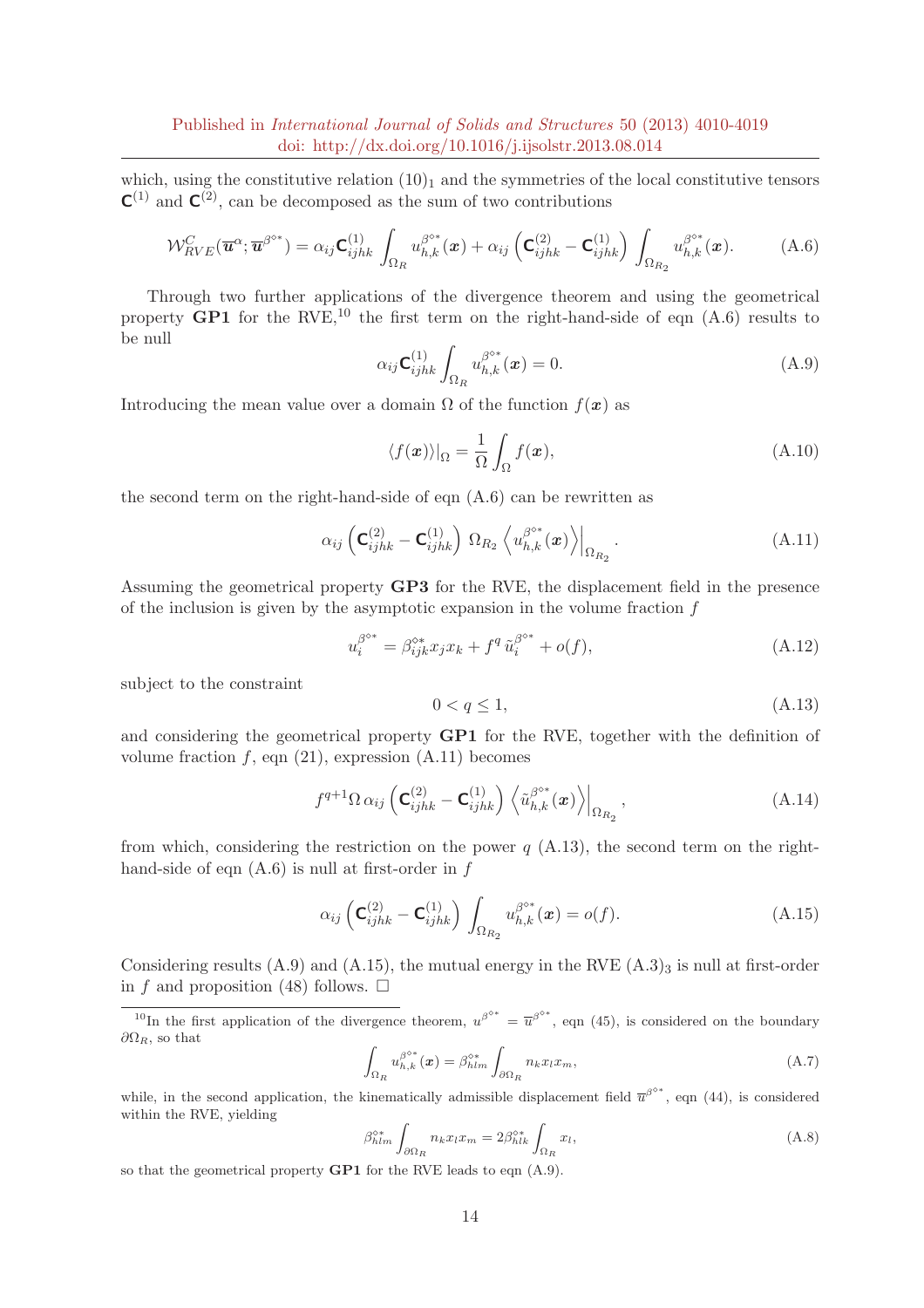### A.2 Lemma 2: Null mutual  $\alpha-\beta$  energy term for the homogeneous SGE

**Statement.** When a quadratic displacement  $\overline{u}^*$ , eqn (45), and the normal component of its derivative  $D\overline{\mathbf{u}}^*$  are applied on the boundary of a SGE satisfying the geometrical property  $\mathbf{GPI}$ , the strain energy is given by eqn (50).

**Proof.** By the superposition principle, the fields originated by the application of the boundary conditions  $(\overline{\mathbf{u}}^* = \overline{\mathbf{u}}^{\alpha} + \overline{\mathbf{u}}^{\beta^{o*}}, D\overline{\mathbf{u}}^* = D\overline{\mathbf{u}}^{\alpha} + D\overline{\mathbf{u}}^{\beta^{o*}})$  can be obtained as the sum of the respective fields arising from the boundary conditions  $(\overline{u}^{\alpha}, \overline{D}\overline{u}^{\alpha})$  and  $(\overline{u}^{\beta^{o*}}, \overline{D}\overline{u}^{\beta^{o*}})$  in the forms

$$
\varepsilon(x) = \varepsilon^{\alpha}(x) + \varepsilon^{\beta^{0*}}(x), \qquad \chi(x) = \chi^{\alpha}(x) + \chi^{\beta^{0*}}(x),
$$
  
\n
$$
\sigma(x) = \sigma^{\alpha}(x) + \sigma^{\beta^{0*}}(x), \qquad \tau(x) = \tau^{\alpha}(x) + \tau^{\beta^{0*}}(x),
$$
\n(A.16)

(the latter calculated through the constitutive eqn (10)) so that the strain energy  $(26)_2$  becomes

$$
\mathcal{W}_{eq}^{SGE}(\overline{\mathbf{u}}^*, D\overline{\mathbf{u}}^*) = \underbrace{\mathcal{W}_{eq}^{SGE}(\overline{\mathbf{u}}^{\alpha}, D\overline{\mathbf{u}}^{\alpha}) + \mathcal{W}_{eq}^{SGE}(\overline{\mathbf{u}}^{\beta^{o*}}, D\overline{\mathbf{u}}^{\beta^{o*}})}_{direct\ energy} + \underbrace{\mathcal{W}_{eq}^{SGE}(\overline{\mathbf{u}}^{\alpha}, D\overline{\mathbf{u}}^{\alpha}; \overline{\mathbf{u}}^{\beta^{o*}}, D\overline{\mathbf{u}}^{\beta^{o*}})}_{mutual\ energy}
$$
\n(A.17)

where

$$
\mathcal{W}_{eq}^{SGE}(\overline{\mathbf{u}}^{\alpha},D\overline{\mathbf{u}}^{\alpha}) = \frac{1}{2} \int_{\Omega_{eq}} \left[ \varepsilon_{ij}^{\alpha}(\mathbf{x}) \mathbf{C}_{ijhk}^{eq} \varepsilon_{hk}^{\alpha}(\mathbf{x}) + \chi_{ijl}^{\alpha}(\mathbf{x}) \mathbf{A}_{ijlkkm}^{eq} \chi_{hkm}^{\alpha}(\mathbf{x}) \right],
$$
  
\n
$$
\mathcal{W}_{eq}^{SGE}(\overline{\mathbf{u}}^{\beta^{o*}}, D\overline{\mathbf{u}}^{\beta^{o*}}) = \frac{1}{2} \int_{\Omega_{eq}} \left[ \varepsilon_{ij}^{\beta^{o*}}(\mathbf{x}) \mathbf{C}_{ijhk}^{eq} \varepsilon_{hk}^{\beta^{o*}}(\mathbf{x}) + \chi_{ijl}^{\beta^{o*}}(\mathbf{x}) \mathbf{A}_{ijlkkm}^{eq} \chi_{hkm}^{\beta^{o*}}(\mathbf{x}) \right],
$$
  
\n
$$
\mathcal{W}_{eq}^{SGE}(\overline{\mathbf{u}}^{\alpha}, D\overline{\mathbf{u}}^{\alpha}; \overline{\mathbf{u}}^{\beta^{o*}}, D\overline{\mathbf{u}}^{\beta^{o*}}) = \int_{\Omega_{eq}} \left[ \varepsilon_{ij}^{\alpha}(\mathbf{x}) \mathbf{C}_{ijhk}^{eq} \varepsilon_{hk}^{\beta^{o*}}(\mathbf{x}) + \chi_{ijl}^{\alpha}(\mathbf{x}) \mathbf{A}_{ijlkkm}^{eq} \chi_{hkm}^{\beta^{o*}}(\mathbf{x}) \right].
$$
\n(A.18)

Application of the boundary condition  $(\overline{u}^{\alpha}, D\overline{u}^{\alpha})$  on  $\partial\Omega_{eq}$  leads to the displacement field  $u^{\alpha}(x)$ , eqn (44), so that  $\chi^{\alpha}(x) = 0$  and, considering the symmetries of the equivalent local constitutive tensor  $\mathbf{C}^{eq}$ , the mutual energy simplifies in the local contribution

$$
\mathcal{W}_{eq}^{SGE}(\overline{\mathbf{u}}^{\alpha}, D\overline{\mathbf{u}}^{\alpha}; \overline{\mathbf{u}}^{\beta^{o*}}, D\overline{\mathbf{u}}^{\beta^{o*}}) = \alpha_{ij} \mathbf{C}_{ijhk}^{eq} \int_{\Omega_{eq}} u_{h,k}^{\beta^{o*}}(\mathbf{x}). \tag{A.19}
$$

Through two applications of the divergence theorem and using the geometrical property GP1 of the SGE, the mutual energy (A.19) is null and then proposition (50) follows.  $\Box$ 

## A.3 Lemma 3:  $\beta$  term in the strain energy  $\mathcal{W}_{RVE}^{C}$  at first-order in  $f$

**Statement.** When a quadratic displacement  $\overline{\mathbf{u}}^{\beta^{o*}}$ , eqn (45) with  $\alpha = 0$ , is applied on the RVE boundary, the strain energy at first-order in the concentration  $f$  is given by eqn (55).

**Proof.** The strain energy  $W_{RVE}^{C}(\overline{\boldsymbol{u}}^{\beta^{o*}})$  stored in the RVE, when a quadratic displacement field  $\overline{\mathbf{u}}^{\beta^{o*}}$  (45) is applied on its boundary  $\partial \Omega_{RVE}$ , is bounded by (see Gurtin, 1972)

$$
\int_{\partial\Omega_{RVE}} \sigma_{ij}^{SA} n_i \overline{u}_j^{\beta^{o*}} - \mathcal{U}_{RVE}^C(\boldsymbol{\sigma}^{SA}) \leq \mathcal{W}_{RVE}^C(\overline{\boldsymbol{u}}^{\beta^{o*}}) \leq \mathcal{W}_{RVE}^C(\boldsymbol{\varepsilon}^{KA}),
$$
\n(A.20)

where  $\varepsilon^{KA}$  is a kinematically admissible (satisfying the kinematic compatibility relation  $(1)_1$ and the imposed displacement boundary conditions) strain field,  $\sigma^{SA}$  is a statically admissible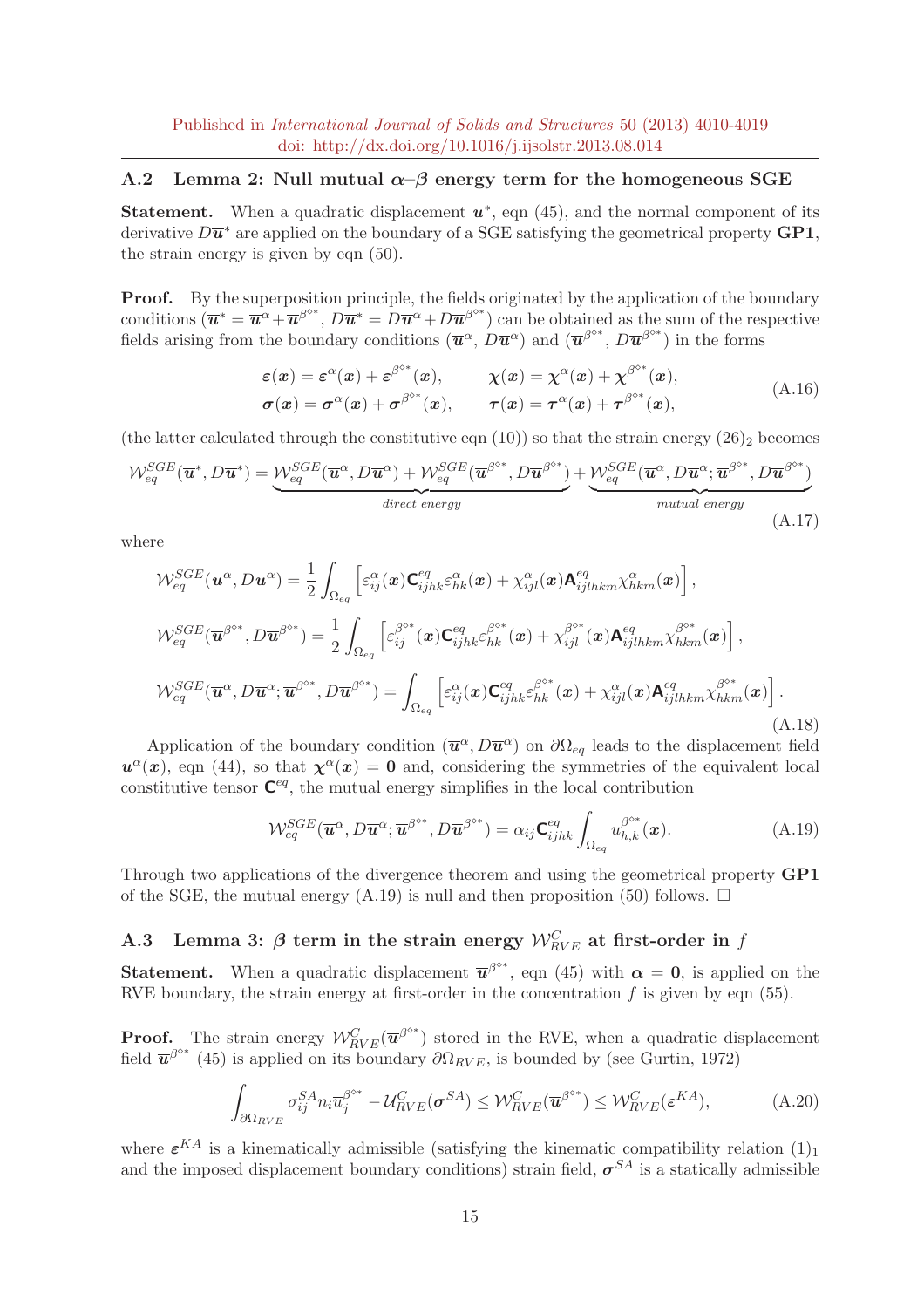(satisfying the equilibrium condition, eqn (4) with  $\tau = 0$ ) stress field, while  $\mathcal{U}_{RVE}^{C}(\sigma^{SA})$  and  $\mathcal{W}_{RVE}^{C}(\varepsilon^{KA})$  are respectively the following stress and strain energies

$$
\mathcal{U}_{RVE}^{C}(\boldsymbol{\sigma}^{SA}) = \frac{1}{2} \int_{\Omega_{R}} \sigma_{ij}^{SA}(\boldsymbol{x}) \mathbf{C}_{ijhk}^{-1}(\boldsymbol{x}) \sigma_{hk}^{SA}(\boldsymbol{x}),
$$
\n
$$
\mathcal{W}_{RVE}^{C}(\boldsymbol{\varepsilon}^{KA}) = \frac{1}{2} \int_{\Omega_{R}} \varepsilon_{ij}^{KA}(\boldsymbol{x}) \mathbf{C}_{ijhk}(\boldsymbol{x}) \varepsilon_{hk}^{KA}(\boldsymbol{x}).
$$
\n(A.21)

Considering the kinematically admissible strain field

$$
\varepsilon_{ij}^{KA} = (\beta_{ijk}^{\diamond*} + \beta_{jik}^{\diamond*})x_k,
$$
\n(A.22)

and assuming the geometrical properties GP2 and GP3, an estimate for the upper bound in eqn (A.20) is the strain energy  $W_{RVE}^{C}(\varepsilon^{KA})$  given by eqn (B.5)<sub>1</sub> (Appendix B.1), so that

$$
\mathcal{W}_{RVE}^{C}(\overline{\mathbf{u}}^{\beta^{o*}}) \le 2\rho^2 \Omega \mathbf{C}_{ijhk}^{(1)} \beta_{ijl}^{o*} \beta_{hkl}^{o*} + o(f). \tag{A.23}
$$

Considering now the statically admissible stress field

$$
\sigma_{ij}^{SA} = 2\mathbf{C}_{ijhk}^* \beta_{hkl}^{\diamond*} x_l,
$$
\n(A.24)

where  $\mathsf{C}^*$  is a first-order perturbation in f to the material matrix  $\mathsf{C}^{(1)}$ , eqn (43), and assuming the geometrical property **GP2**, the stress energy  $\mathcal{U}_{RVE}^{C}(\sigma^{SA})$  is given by eqn  $(B.5)_2$  (Appendix B.1). Moreover, since the application of the divergence theorem yields

$$
\int_{\partial\Omega_R} \sigma_{ij}^{SA} n_i \overline{u}_j^{\beta^{o*}} = 4\rho^2 \Omega \left( \mathbf{C}_{ijhk}^{(1)} + f \hat{\mathbf{C}}_{ijhk} \right) \beta_{ijl}^{o*} \beta_{hkl}^{o*}, \tag{A.25}
$$

an estimate is obtained for the lower bound in eqn (A.20) as

$$
\mathcal{W}_{RVE}^{C}(\overline{\mathbf{u}}^{\beta^{o*}}) \ge 2\rho^2 \Omega \mathbf{C}_{ijhk}^{(1)} \beta_{ijl}^{\circ*} \beta_{hkl}^{\circ*} + o(f), \tag{A.26}
$$

which, together with the upper bound (A.23), leads to eqn (55).  $\Box$ 

## A.4 Lemma 4:  $\beta$  term in the strain energy  $\mathcal{W}_{eq}^{SGE}$  at first-order in f.

**Statement.** When a quadratic displacement  $\overline{\boldsymbol{u}}^{\beta^{\circ*}}$ , eqn (45) with  $\alpha = 0$ , and the normal component of its gradient  $D\overline{u}^{\beta^{o*}}$  are imposed on the boundary of the homogeneous SGE equivalent material, the strain energy at first-order in the concentration  $f$  is given by eqn (56).

**Proof.** The strain energy  $W_{eq}^{SGE}(\overline{\mathbf{u}}^{\beta^{o*}}, D\overline{\mathbf{u}}^{\beta^{o*}})$  stored in the SGE, when a quadratic displacement field  $\overline{\mathbf{u}}^{\beta^{o*}}$  (45) and the normal component of its gradient  $D\overline{\mathbf{u}}^{\beta^{o*}}$  are imposed on its boundary  $\partial\Omega_{eq}$ , is bounded as (Appendix C)

$$
\int_{\partial\Omega_{eq}} \left( t_i^{SA} \overline{u}_i^{\beta^{o*}} + T_i^{SA} D \overline{u}_i^{\beta^{o*}} \right) + \int_{\Gamma_{eq}} \Theta_i^{SA} \overline{u}_i^{\beta^{o*}} - \mathcal{U}_{eq}^{SGE} (\sigma^{SA}, \tau^{SA}) \le
$$
\n
$$
\leq \mathcal{W}_{eq}^{SGE} (\overline{\mathbf{u}}^{\beta^{o*}}, D \overline{\mathbf{u}}^{\beta^{o*}}) \leq \mathcal{W}_{eq}^{SGE} (\varepsilon^{KA}, \mathbf{\chi}^{KA}),
$$
\n(A.27)

with

$$
\begin{cases}\nt_k^{SA} = n_j \sigma_{jk}^{SA} - n_i n_j D \tau_{ijk}^{SA} - 2n_j D_i \tau_{ijk}^{SA} + (n_i n_j D_l n_l - D_j n_i) \tau_{ijk}^{SA}, \\
T_k^{SA} = n_i n_j \tau_{ijk}^{SA},\n\end{cases}\n\text{on } \partial \Omega_{eq},\n\tag{A.28}
$$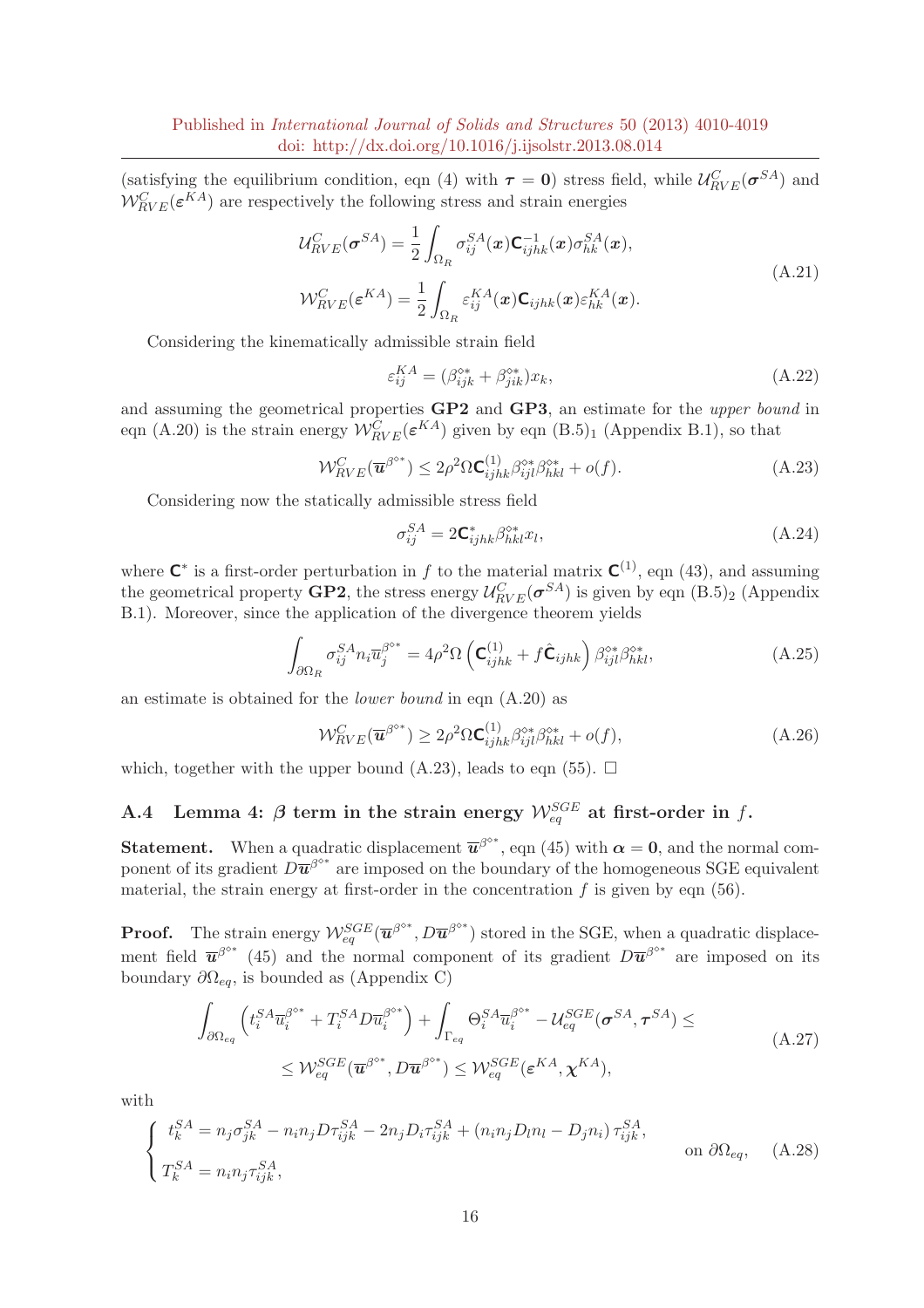and

$$
\Theta_k^{SA} = [[e_{mlj}n_i s_m n_l \tau_{ijk}^{SA}]], \qquad \text{on } \Gamma_{eq}, \qquad (A.29)
$$

where  $\varepsilon^{KA}$  and  $\chi^{KA}$  are kinematically admissible strain and curvature fields (satisfying the kinematic compatibility relation (1) and the imposed displacement boundary conditions),  $\sigma^{SA}$ and  $\tau^{SA}$  are statically admissible stress and double-stress fields (satisfying the equilibrium equation (4)), while  $\mathcal{U}_{eq}^{SGE}(\sigma^{SA}, \tau^{SA})$  and  $\mathcal{W}_{eq}^{SGE}(\varepsilon^{KA}, \chi^{KA})$  are respectively the stress and the strain energies given by

$$
\mathcal{U}_{eq}^{SGE}(\boldsymbol{\sigma}^{SA}, \boldsymbol{\tau}^{SA}) = \frac{1}{2} \int_{\Omega_{eq}} \sigma_{ij}^{SA}(\boldsymbol{x}) \mathbf{C}_{ijhk}^{eq^{-1}} \sigma_{hk}^{SA}(\boldsymbol{x}) + \frac{1}{2} \int_{\Omega_{eq}} \tau_{ijh}^{SA}(\boldsymbol{x}) \mathbf{A}_{ijhklm}^{eq^{-1}} \tau_{klm}^{SA}(\boldsymbol{x}),
$$
\n
$$
\mathcal{W}_{eq}^{SGE}(\boldsymbol{\varepsilon}^{KA}, \boldsymbol{\chi}^{KA}) = \frac{1}{2} \int_{\Omega_{eq}} \varepsilon_{ij}^{KA}(\boldsymbol{x}) \mathbf{C}_{ijhk}^{eq} \varepsilon_{hk}^{KA}(\boldsymbol{x}) + \frac{1}{2} \int_{\Omega_{eq}} \chi_{ijh}^{KA}(\boldsymbol{x}) \mathbf{A}_{ijhklm}^{eq} \chi_{klm}^{KA}(\boldsymbol{x}).
$$
\n(A.30)

Considering the kinematically admissible strain  $\varepsilon^{KA}$  (A.22) and curvature field

$$
\chi_{ijk}^{KA} = 2\beta_{kij}^{\diamond*},\tag{A.31}
$$

and assuming the geometrical property  $\mathbf{G}P2$ , an estimate for the upper bound in eqn  $(A.27)$  is the strain energy  $W_{eq}^{SGE}(\varepsilon^{KA}, \chi^{KA})$  given by eqn  $(B.8)_1$  (Appendix B.2) as

$$
\mathcal{W}_{eq}^{SGE}(\overline{\mathbf{u}}^{\beta^{o*}}, D\overline{\mathbf{u}}^{\beta^{o*}}) \le 2\Omega \beta_{ijl}^{\circ*} \beta_{hkm}^{\circ*} \left(\rho^2 \mathbf{C}_{ijhk}^{eq} \delta_{lm} + \mathbf{A}_{jlikmh}^{eq}\right). \tag{A.32}
$$

Considering the statically admissible stress  $\sigma^{SA}$  (A.24) and double-stress field

$$
\tau_{jli}^{SA} = 2\mathbf{A}_{jlikmh}^{eq} \beta_{hkm}^{\diamond*},\tag{A.33}
$$

where  $\mathsf{C}^*$  is a first-order perturbation in f to the material matrix  $\mathsf{C}^{eq}$ , eqn (42), and assuming the geometrical property **GP2**, the stress energy  $\mathcal{U}_{eq}^{SGE}(\sigma^{SA}, \tau^{SA})$  is given by eqn (B.9) (Appendix B.2). Moreover, since the application of the divergence theorem yields

$$
\int_{\partial\Omega_{eq}} \left( t_i^{SA} \overline{u}_i^{\beta^{o*}} + T_i^{SA} D \overline{u}_i^{\beta^{o*}} \right) + \int_{\Gamma_{eq}} \Theta_i^{SA} \overline{u}_i^{\beta^{o*}} = 4\rho^2 \Omega \left[ \mathbf{C}_{ijhk}^{eq} + f \left( \hat{\mathbf{C}}_{ijhk} - \tilde{\mathbf{C}}_{ijhk} \right) \right] \beta_{ijn}^{\circ*} \beta_{hkn}^{\circ*},
$$
\n(A.34)

an estimate is obtained for the lower bound in eqn (A.27) as

$$
\mathcal{W}_{eq}^{SGE}(\overline{\mathbf{u}}^{\beta^{o*}}, D\overline{\mathbf{u}}^{\beta^{o*}}) \ge 2\Omega \beta_{ijl}^{o*} \beta_{hkm}^{o*} \left( \rho^2 \mathbf{C}_{ijhk}^{eq} \delta_{lm} + \mathbf{A}_{jlikmh}^{eq} \right) + o(f), \tag{A.35}
$$

which, together with the upper bound (A.32), leads to eqn (56).  $\Box$ 

## B Elastic energies based on the kinematically admissible displacement field  $u^{\beta^{o*}}$  (44)

In this Appendix it is assumed  $\alpha = 0$ . The field  $u^{\beta^{o*}}$ , eqn (44), is a kinematically admissible displacement for both boundary conditions  $\overline{\mathbf{u}}^{\beta^{\diamond *}},$  eqn (46), and  $(\overline{\mathbf{u}}^{\beta^{\diamond *}}, D\overline{\mathbf{u}}^{\beta^{\diamond *}})$ , eqn (49), applied on the boundary of the RVE and the SGE, respectively. The related strain and stress energies in the RVE and in the SGE are obtained below.

• In Section B.1 the strain energies are computed with the kinematically admissible deformation  $\varepsilon^{KA}$ , eqn (A.22), and curvature  $\chi^{KA}$ , eqn (A.31), originated by the kinematically admissible displacement  $u^{\beta^{o*}}$ , eqn (44);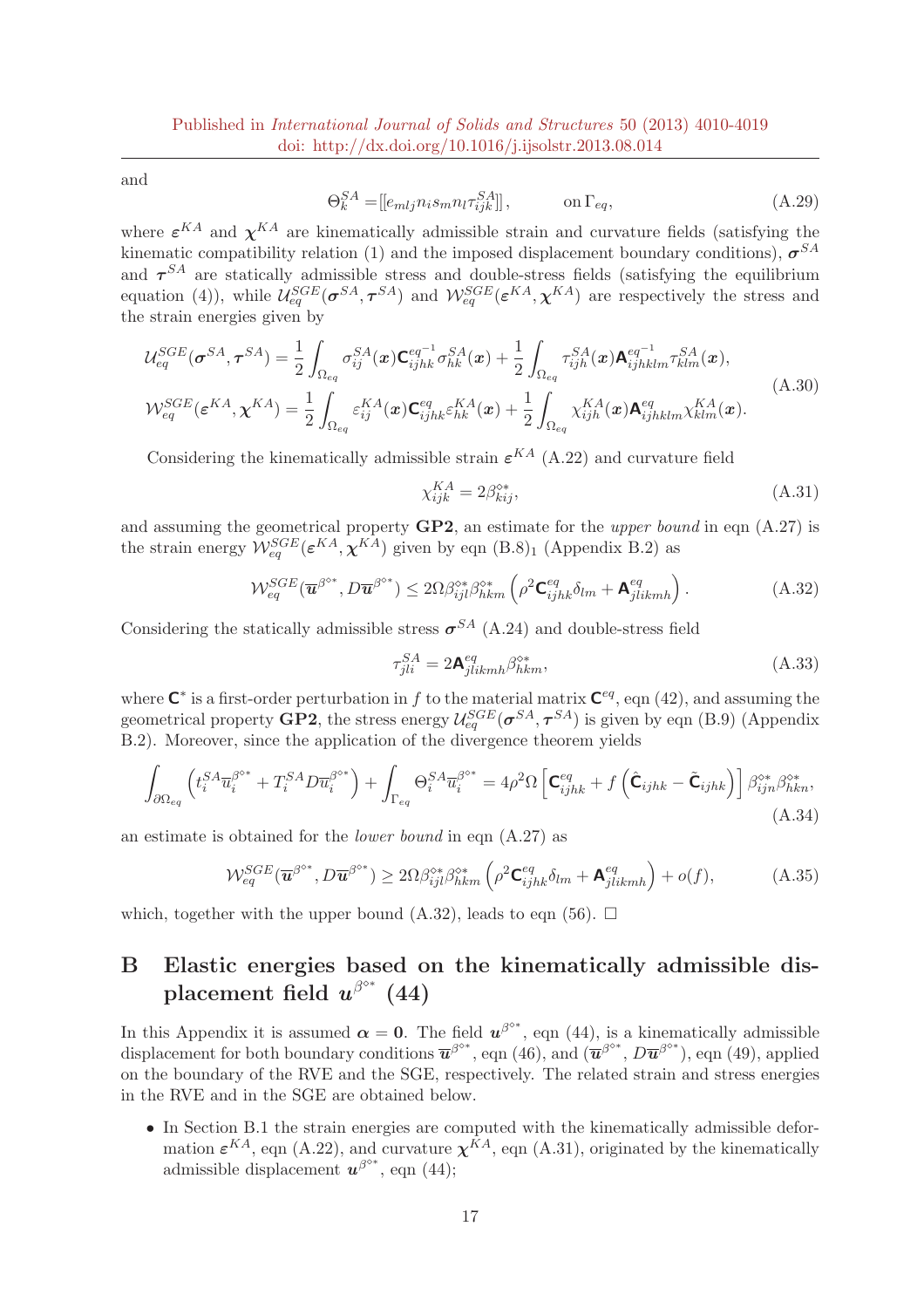• In Section B.2 the stress energies are computed with the statically admissible stress  $\sigma^{SA}$ , eqn (A.24), and double-stress  $\tau^{SA}$ , eqn (A.33), originated by the above mentioned kinematically admissible fields  $\varepsilon^{KA}$  and  $\chi^{KA}$  within a homogeneous material with constitutive tensors  $\mathbf{C}^*$  and  $\mathbf{A}^{eq}$ .

#### B.1 Strain and stress energies in the RVE

The kinematically admissible deformation  $\varepsilon^{KA}$ , eqn (A.22), and the statically admissible stress  $\sigma^{SA}$ , eqn (A.24), provide the strain and stress energies (A.21) in the RVE

$$
\mathcal{W}_{RVE}^{C}(\varepsilon^{KA}) = \int_{\Omega} 2\mathbf{C}_{ijhk}(\boldsymbol{x}) \beta_{ijl}^{\diamond*} \beta_{hkm}^{\diamond*} x_{l} x_{m},
$$
\n
$$
\mathcal{U}_{RVE}^{C}(\boldsymbol{\sigma}^{SA}) = \int_{\Omega} 2\mathbf{C}_{ijlm}^{*} \mathbf{C}_{ijhk}^{-1}(\boldsymbol{x}) \mathbf{C}_{hkrs}^{*} \beta_{lmn}^{\diamond*} \beta_{rst}^{\diamond*} x_{n} x_{t},
$$
\n(B.1)

which, introducing the definition  $(33)$  of the Euler tensor of inertia  $\mathbf{E}$ , can be rewritten as

$$
\mathcal{W}_{RVE}^{C}(\boldsymbol{\varepsilon}^{KA}) = 2 \left[ \mathbf{C}_{ijhk}^{(1)} E_{lm}(\Omega_{1}^{C}) + \mathbf{C}_{ijhk}^{(2)} E_{lm}(\Omega_{2}^{C}) \right] \beta_{ijl}^{\diamond*} \beta_{hk}^{\diamond*},
$$
\n
$$
\mathcal{U}_{RVE}^{C}(\boldsymbol{\sigma}^{SA}) = 2 \mathbf{C}_{ijlm}^* \left\{ \mathbf{C}_{ijhk}^{(1)-1} E_{nt}(\Omega_{1}^{C}) + \mathbf{C}_{ijhk}^{(2)-1} E_{nt}(\Omega_{2}^{C}) \right\} \mathbf{C}_{hkrs}^* \beta_{lmn}^{\diamond*} \beta_{rst}^{\diamond*}. \tag{B.2}
$$

Assuming the geometrical property  $\mathbf{G}P2$  and considering the identity (30), the strain and stress energies (B.2) simplify as

$$
\mathcal{W}_{RVE}^{C}(\varepsilon^{KA}) = 2\rho^{2}\Omega \left\{ \mathbf{C}_{ijhk}^{(1)} - f\left(\frac{\rho^{(2)}}{\rho}\right)^{2} \left[\mathbf{C}_{ijhk}^{(1)} - \mathbf{C}_{ijhk}^{(2)}\right] \right\} \beta_{ijl}^{\diamond*} \beta_{hkl}^{\diamond*},
$$
\n
$$
\mathcal{U}_{RVE}^{C}(\boldsymbol{\sigma}^{SA}) = 2\rho^{2}\Omega \mathbf{C}_{ijlm}^{*} \left\{ \mathbf{C}_{ijhk}^{(1)-1} - f\left(\frac{\rho^{(2)}}{\rho}\right)^{2} \left[\mathbf{C}_{ijhk}^{(2)-1} - \mathbf{C}_{ijhk}^{(1)-1}\right] \right\} \mathbf{C}_{hkrs}^{*} \beta_{lmn}^{\diamond*} \beta_{rsn}^{\diamond*}.
$$
\n(B.3)

Assuming the geometrical property GP3

$$
\rho^{(2)} = \tilde{\rho}^{(2)} f^r + o(f), \tag{B.4}
$$

with  $0 < r \leq 1$ , and  $\mathbb{C}^*$  as a first-order perturbation in f to the material matrix  $\mathbb{C}^{(1)}$ , eqn (43), the strain and the stress energies are given in the dilute case ( $f \ll 1$ ) by

$$
\mathcal{W}_{RVE}^{C}(\boldsymbol{\varepsilon}^{KA}) = 2\rho^{2} \Omega \mathbf{C}_{ijhk}^{(1)} \beta_{ijl}^{\diamond*} \beta_{hkl}^{\diamond*} + o(f),
$$
\n
$$
\mathcal{U}_{RVE}^{C}(\boldsymbol{\sigma}^{SA}) = 2\rho^{2} \Omega \left(\mathbf{C}_{ijhk}^{(1)} + 2f\hat{\mathbf{C}}_{ijhk}\right) \beta_{ijl}^{\diamond*} \beta_{hkl}^{\diamond*} + o(f).
$$
\n(B.5)

#### B.2 Strain and stress energies in the SGE

The kinematically admissible deformation and curvature fields  $[\varepsilon^{KA}$ , eqn (A.22);  $\chi^{KA}$ , eqn  $(A.31)$ ] together with the statically admissible stress and double-stress fields  $[\sigma^{SA},$  eqn  $(A.24)$ ;  $\tau^{SA}$ , eqn (A.33)] provide the strain and stress energies (A.30) in the SGE

$$
\mathcal{W}_{eq}^{SGE}(\boldsymbol{\varepsilon}^{KA}, \boldsymbol{\chi}^{KA}) = \int_{\Omega} 2 \left[ \mathbf{C}_{ijhk}^{eq} x_l x_m + \mathbf{A}_{jlikmh}^{eq} \right] \beta_{ijl}^{s*} \beta_{hkm}^{s*},
$$
\n
$$
\mathcal{U}_{eq}^{SGE}(\boldsymbol{\sigma}^{SA}, \boldsymbol{\tau}^{SA}) = \int_{\Omega} 2 \left\{ \mathbf{C}_{ijlm}^{*} \mathbf{C}_{ijhk}^{eq^{-1}} \mathbf{C}_{hkrs}^{*} x_n x_t + \mathbf{A}_{mnlstr}^{eq} \right\} \beta_{lmn}^{s*} \beta_{rst}^{s*},
$$
\n(B.6)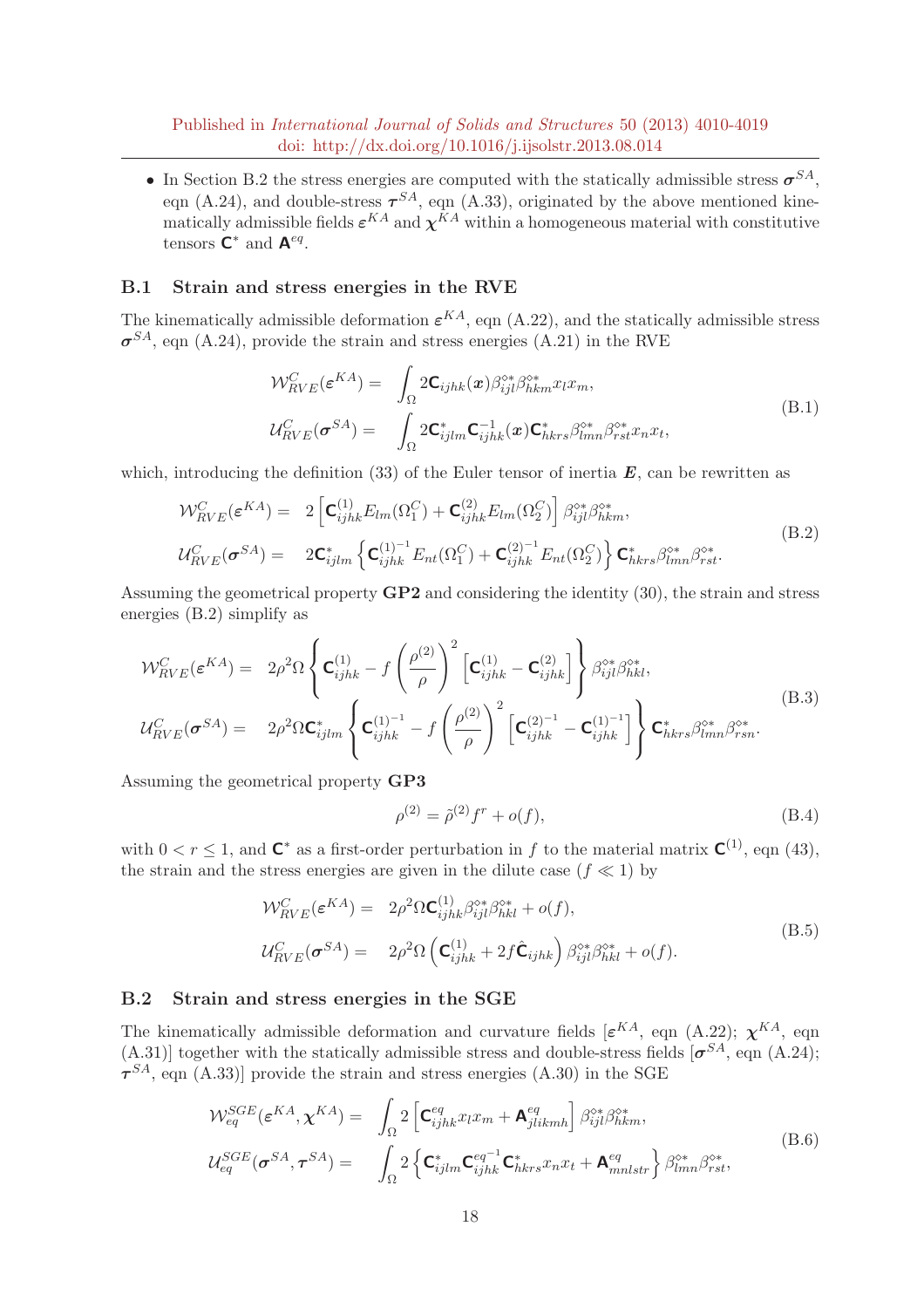which, introducing the definition (33) for the Euler tensor of inertia  $\vec{E}$ , can be rewritten as

$$
\mathcal{W}_{eq}^{SGE}(\boldsymbol{\varepsilon}^{KA}, \boldsymbol{\chi}^{KA}) = 2 \left[ \mathbf{C}_{ijhk}^{eq} E_{lm}(\Omega_{eq}^{SGE}) + \Omega_{eq}^{SGE} \mathbf{A}_{jlikmh}^{eq} \right] \beta_{ijl}^{\diamond*} \beta_{hk}^{\diamond*},
$$
\n
$$
\mathcal{U}_{eq}^{SGE}(\boldsymbol{\sigma}^{SA}, \boldsymbol{\tau}^{SA}) = 2 \left\{ \mathbf{C}_{ijlm}^{*} \mathbf{C}_{ijhk}^{eq^{-1}} \mathbf{C}_{hkrs}^{*} E_{nt}(\Omega_{eq}^{SGE}) + \Omega_{eq}^{SGE} \mathbf{A}_{mnlstr}^{eq} \right\} \beta_{lmn}^{\diamond*} \beta_{rst}^{\diamond*}. \tag{B.7}
$$

Assuming the geometrical property  $\mathbf{G}P2$ , the strain and stress energies (B.7) simplify as

$$
\mathcal{W}_{eq}^{SGE}(\boldsymbol{\varepsilon}^{KA}, \boldsymbol{\chi}^{KA}) = 2\Omega \left[ \rho^2 \mathbf{C}_{ijhk}^{eq} \delta_{lm} + \mathbf{A}_{jlikmh}^{eq} \right] \beta_{ijl}^{\diamond*} \beta_{hkm}^{\diamond*},
$$
\n
$$
\mathcal{U}_{eq}^{SGE}(\boldsymbol{\sigma}^{SA}, \boldsymbol{\tau}^{SA}) = 2\Omega \left\{ \rho^2 \mathbf{C}_{ijlm}^{*} \mathbf{C}_{ijhk}^{eq^{-1}} \mathbf{C}_{hkrs}^{*} \delta_{nt} + \mathbf{A}_{mnlstr}^{eq} \right\} \beta_{lmn}^{\diamond*} \beta_{rst}^{\diamond*}. \tag{B.8}
$$

Finally, assuming  $\mathsf{C}^*$  as a first-order perturbation in f to the equivalent local tensor  $\mathsf{C}^{eq}$ , eqn (42), the stress energy is given in the dilute case ( $f \ll 1$ ) by

$$
\mathcal{U}_{eq}^{SGE}(\boldsymbol{\sigma}^{SA},\boldsymbol{\tau}^{SA}) = 2\Omega \left\{ \rho^2 \left[ \mathbf{C}_{ijhk}^{eq} + 2f \left( \hat{\mathbf{C}}_{ijhk} - \tilde{\mathbf{C}}_{ijhk} \right) \right] \delta_{lm} + \mathbf{A}_{jlikmh}^{eq} \right\} \beta_{ijl}^{\diamond *} \beta_{hk}^{\diamond *} + o(f). \tag{B.9}
$$

## C Energy bounds for SGE Material

**Statement.** When boundary displacement conditions  $\overline{u}$ ,  $\overline{Du}$  are imposed on the boundary  $\partial \Omega_{eq}$  of a SGE, the strain energy  $\mathcal{W}_{eq}^{SGE}(\overline{\bm{u}}, \overline{D\bm{u}})$  is bounded as

$$
\int_{\partial\Omega_{eq}} \left( t_i^{SA} \overline{u}_i + T_i^{SA} \overline{D} \overline{u}_i \right) + \int_{\Gamma_{eq}} \Theta_i^{SA} \overline{u}_i - \mathcal{U}_{eq}^{SGE}(\boldsymbol{\sigma}^{SA}, \boldsymbol{\tau}^{SA}) \leq \mathcal{W}_{eq}^{SGE}(\overline{\boldsymbol{u}}, \overline{D} \overline{\boldsymbol{u}}) \leq \mathcal{W}_{eq}^{SGE}(\boldsymbol{\varepsilon}^{KA}, \boldsymbol{\chi}^{KA}),
$$
\n(C.1)

where  $\varepsilon^{KA}$  and  $\chi^{KA}$  are kinematically admissible strain and curvature fields (satisfying the kinematic compatibility relation (1) and the imposed displacement boundary conditions),  $\sigma^{SA}$ and  $\tau^{SA}$  are statically admissible stress and double-stress fields (satisfying the equilibrium equation (4)) and the other statically admissible quantities  $t^{SA}$ ,  $T^{SA}$  and  $\Theta^{SA}$  are given by eqns (A.28) and (A.29), while  $\mathcal{U}_{eq}^{SGE}(\sigma^{SA}, \tau^{SA})$  and  $\mathcal{W}_{eq}^{SGE}(\varepsilon^{KA}, \chi^{KA})$  are respectively the stress and the strain energies, eqns  $(A.30)<sub>1</sub>$  and  $(A.30)<sub>2</sub>$ .

**Proof.** Considering the displacement field  $u^{eq}$  solution to the displacement boundary conditions  $\overline{u}$ ,  $\overline{Du}$  and the related statical fields  $\sigma^{eq}$  and  $\tau^{eq}$  in equilibrium, through the difference fields  $\Delta \varepsilon^{KA}$ ,  $\Delta \chi^{KA}$ ,  $\Delta \sigma^{SA}$ ,  $\Delta \tau^{SA}$  the kinematically and statically admissible fields can be defined as

$$
\varepsilon^{KA} = \varepsilon^{eq} + \Delta \varepsilon^{KA}, \qquad \chi^{KA} = \chi^{eq} + \Delta \chi^{KA},
$$
\n
$$
\sigma^{SA} = \sigma^{eq} + \Delta \sigma^{SA}, \qquad \tau^{SA} = \tau^{eq} + \Delta \tau^{SA}.
$$
\n(C.2)

Using the discrepancy fields  $\Delta \varepsilon^{KA}$  and  $\Delta \chi^{KA}$  the term representing the *upper bound* in eqn (C.1) can be rewritten as

$$
\mathcal{W}_{eq}^{SGE}(\boldsymbol{\varepsilon}^{KA}, \boldsymbol{\chi}^{KA}) = \mathcal{W}_{eq}^{SGE}(\overline{\mathbf{u}}, \overline{D\mathbf{u}}) + \mathcal{W}_{eq}^{SGE}(\Delta \boldsymbol{\varepsilon}^{KA}, \Delta \boldsymbol{\chi}^{KA}) + \int_{\Omega_{eq}} (\mathbf{C}_{ijhk} \varepsilon_{ij}^{eq} \Delta \varepsilon_{hk}^{KA} + \mathbf{A}_{ijklmn} \chi_{ijk}^{eq} \Delta \chi_{lmn}^{KA}), \tag{C.3}
$$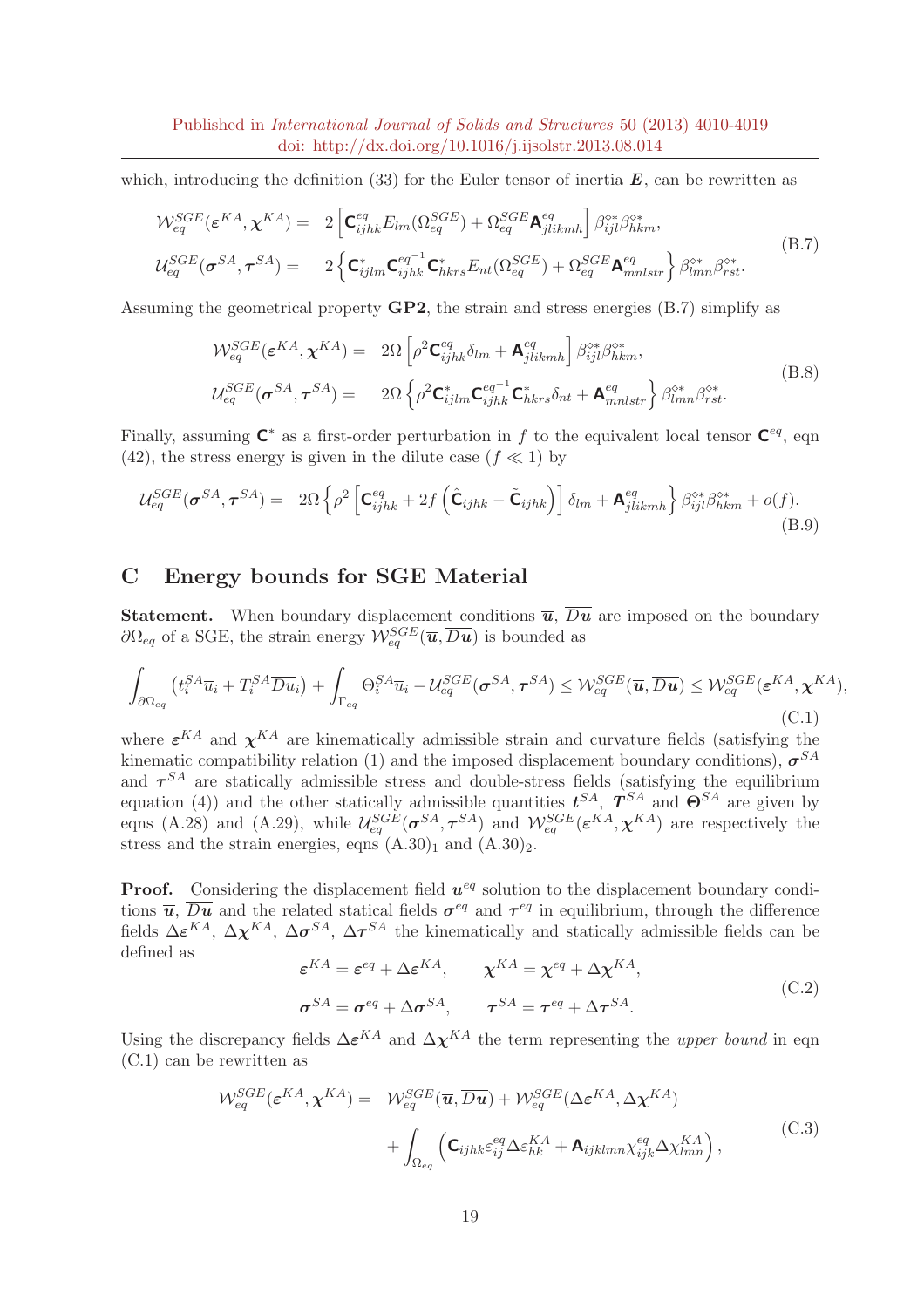which provides a proof to the upper bound, since the strain energy is positive definite and the third term in the RHS of eqn (C.3) is null by the principle of virtual work (3) with  $\Delta u =$  $\Delta Du = 0$  on the boundary.

Using the discrepancy fields  $\Delta \sigma^{KA}$  and  $\Delta \tau^{KA}$  the term representing the *lower bound* in eqn (C.1) can be rewritten as

$$
\int_{\partial\Omega_{eq}} \left( t_i^{SA} \overline{u}_i + T_i^{SA} \overline{Du}_i \right) + \int_{\Gamma_{eq}} \Theta_i^{SA} \overline{u}_i - \mathcal{U}_{eq}^{SGE}(\boldsymbol{\sigma}^{SA}, \boldsymbol{\tau}^{SA}) = \mathcal{W}_{eq}^{SGE}(\overline{\mathbf{u}}, \overline{Du}) - \mathcal{U}_{eq}^{SGE}(\Delta \boldsymbol{\sigma}^{SA}, \Delta \boldsymbol{\tau}^{SA})
$$
\n(C.4)

which provides a proof to the lower bound, since the strain energy is positive definite.  $\Box$ 

### References

- [1] Achenbach, J. D., and Herrmann, G. (1968) Dispersion of Free Harmonic Waves in Fibre-Reinforced Composites, AIAA J., 6, 1832-1836.
- [2] Anderson, W. B. and Lakes, R. S. (1994) Size effects due to Cosserat elasticity and surface damage in closed-cell polymethacrylimide foam, J. Mat. Sci., 29, 6413–6419.
- [3] Auffray, N., Bouchet, R. and Brechet, Y. (2010) Strain gradient elastic homogenization of bidimensional cellular media Int. J. Solids Struct. 47, 1698–1710.
- [4] Beran, M. J., and McCoy, J. J. (1970) Mean Field Variations in a Statistical Sample of Heterogeneous Linearly Elastic Solids, Int. J. Solids Struct. , 6, 1035-1054.
- [5] Bacca, M., Bigoni, D., Dal Corso, F. and Veber, D. (2013) Mindlin second-gradient elastic properties from dilute two-phase Cauchy-elastic composites. Part II: Higher-order constitutive properties and application cases. Int. J. Solids Struct. 50, 4020-4029.
- [6] Bigoni, D., and Drugan, W.J. (2007) Analytical derivation of Cosserat moduli via homogenization of heterogeneous elastic materials. J. Appl. Mech. , 74, 741–753.
- [7] Boutin, C. (1996) Microstructural effects in elastic composites. Int. J. Solids Struct. 33, 1023-1051.
- [8] Bouyge, F., Jasiuk, I., and Ostoja-Starzewski, M. (2001) A Micromechanically Based Couple-Stress Model of an Elastic Two-Phase Composite, Int. J. Solids Struct. 38, 1721- 1735.
- [9] Buechner, P.M., and Lakes, R.S. (2003) Size effects in the elasticity and viscoelasticity of bone, Biomech. Model. Mech., 1, 295–301.
- [10] Cosserat, E., and Cosserat, F. (1909) Sur la théorie des corps déformables, Herman, Paris.
- [11] Dal Corso, F. and Deseri. L. (2013) Residual stresses in random elastic composites: nonlocal micromechanics-based models and first estimates of the representative volume element size. Meccanica, 48 (8), 1901–1923.
- [12] Dal Corso, F. and Willis, J.R. (2011) Stability of strain gradient plastic materials. J. Mech. Phys. Solids. , 59, 1251–1267.
- [13] Forest, S. (1998) Mechanics of Generalized Continua: Construction by Homogenization, J. Phys. IV, 8, 39-48.
- [14] Forest, S. and Trinh, D.K. (2011) Generalized continua and non-homogeneous boundary conditions in homogenisation methods. Z. angew. Math. Mech. 91, 90–109.